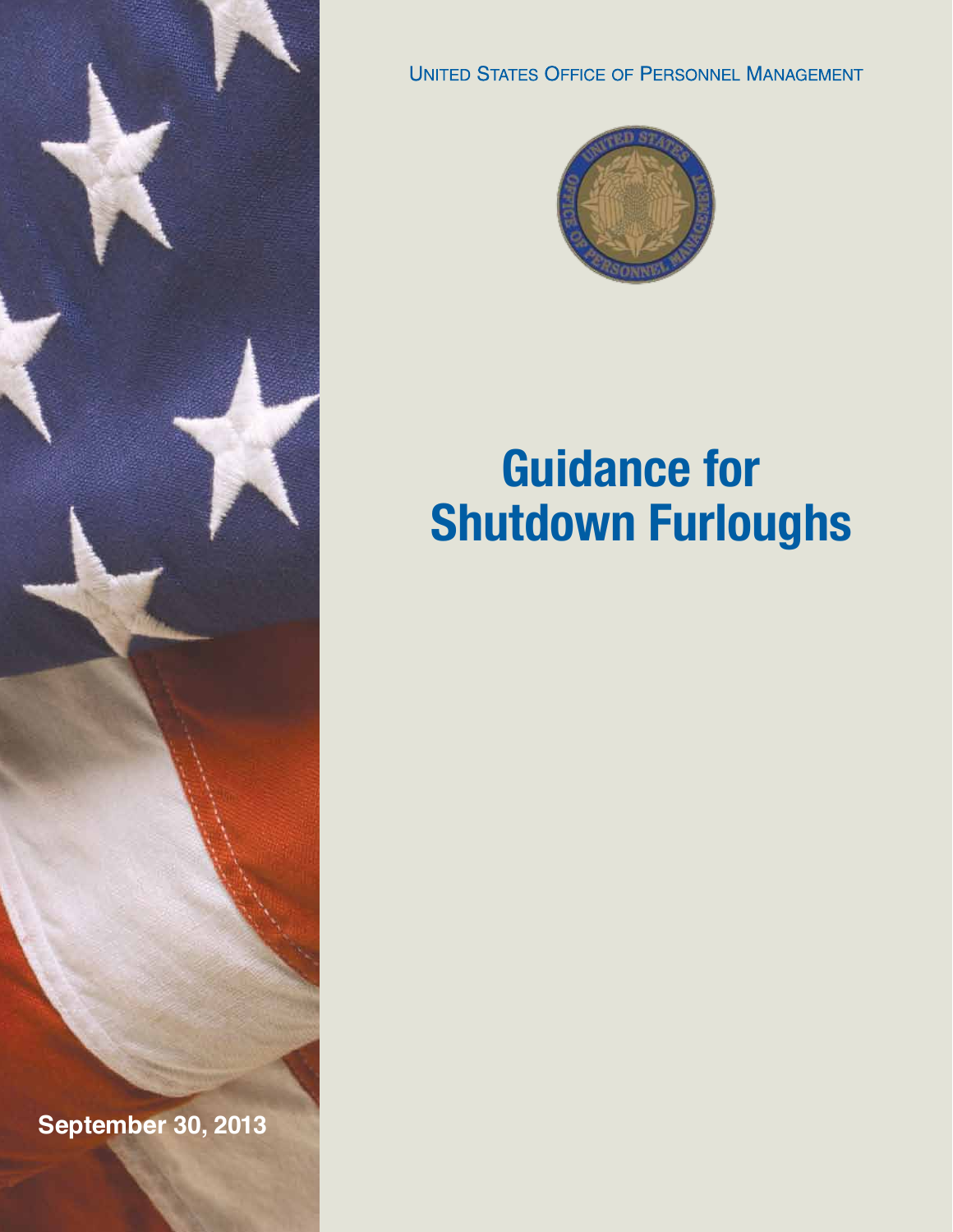# **Overview**

The U.S. Office of Personnel Management (OPM) has prepared human resources guidance for agencies and employees on shutdown furloughs (also called emergency furloughs). A shutdown furlough occurs when there is a lapse in annual appropriations. Shutdown furloughs can occur at the beginning of a fiscal year, if no funds have been appropriated for that year, or upon expiration of a continuing resolution, if a new continuing resolution or appropriations law is not passed.

In a shutdown furlough, an affected agency would have to shut down any activities funded by annual appropriations that are not excepted by law. Typically, an agency will have very little to no lead time to plan and implement a shutdown furlough.

NOTE: This guidance applies to activities that are funded by annual appropriations. Some agency functions have alternative funding sources and, as a result, are not directly affected by a lapse in annual appropriations. Employees performing those functions will generally continue to be governed by the normal pay, leave, and other civil service rules. Agencies should consult with their legal counsel if they have further questions concerning this distinction. Employees should consult with their human resources office.

## **Table of Contents**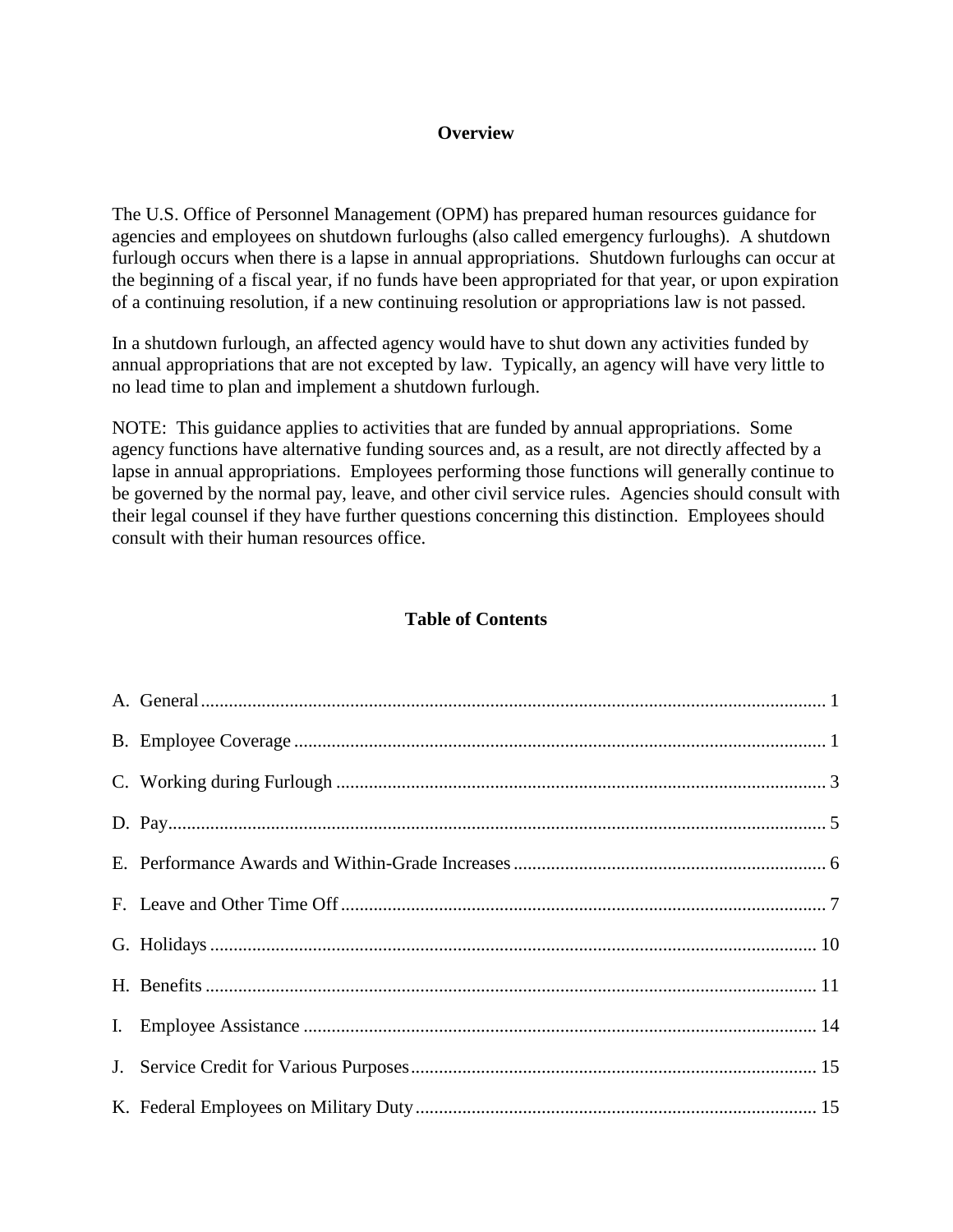# SAMPLE SHUTDOWN FURLOUGH DECISION NOTICE DUE TO A LAPSE OF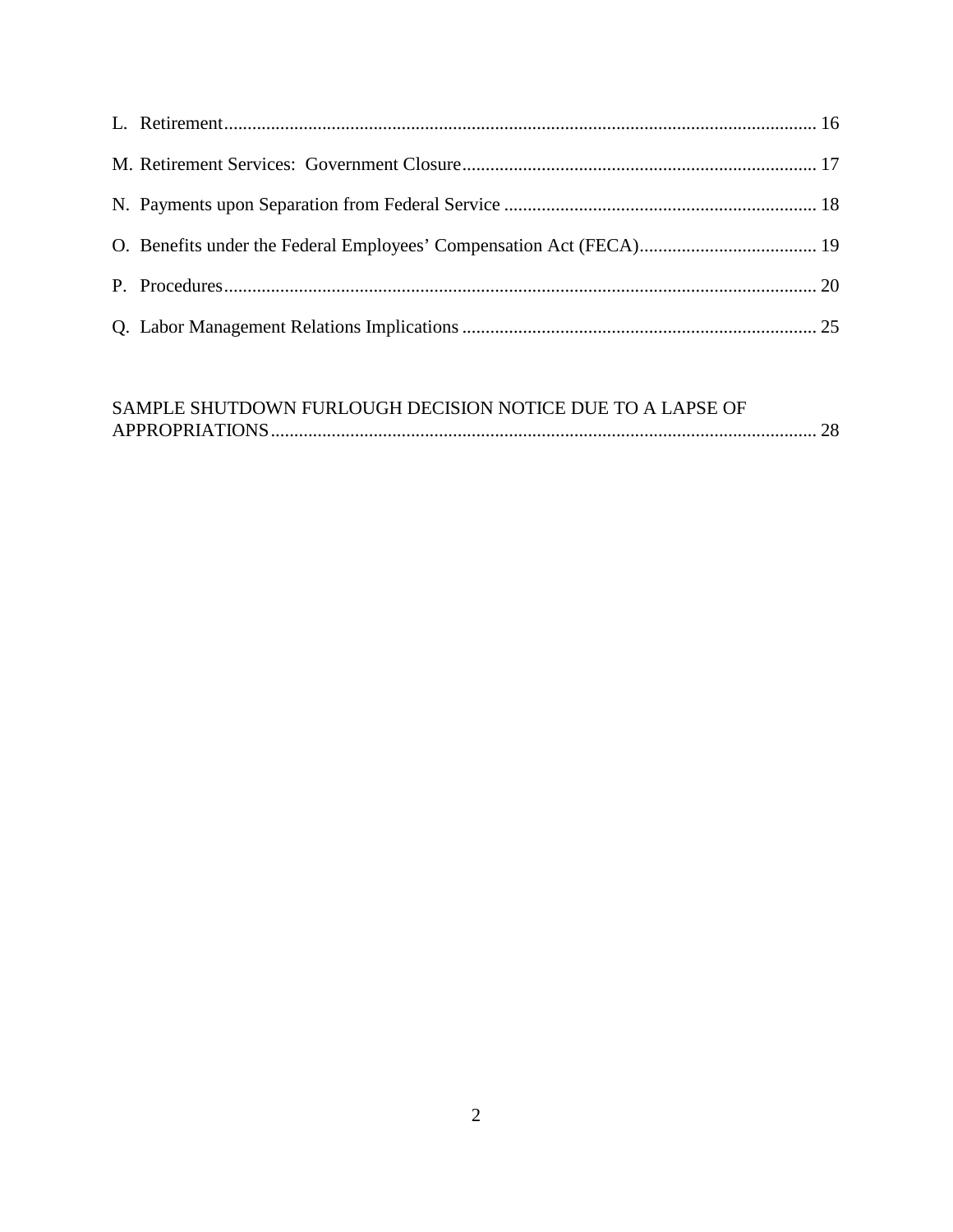# <span id="page-3-0"></span>**A. General**

# **1. What is a furlough?**

**A.** A furlough is the placing of an employee in a temporary nonduty, nonpay status because of lack of work or funds, or other nondisciplinary reasons.

# **2. What is a shutdown furlough and why is a shutdown furlough necessary?**

**A.** In the event that funds are not available through an appropriations law or continuing resolution, a "shutdown" furlough occurs. A shutdown furlough is necessary when an agency no longer has the necessary funds to operate and must shut down those activities which are not excepted pursuant to the Antideficiency Act.

# <span id="page-3-1"></span>**B. Employee Coverage**

# **1. Who are "excepted" employees?**

**A.** In the context of shutdown furloughs, the term "excepted" is used to refer to employees who are funded through annual appropriations who are nonetheless excepted from the furlough because they are performing work that, by law, may continue to be performed during a lapse in appropriations. Excepted employees include employees who are performing emergency work involving the safety of human life or the protection of property or performing certain other types of excepted work. Agency legal counsels, working with senior agency managers, determine which employees are designated to be handling "excepted" and "non-excepted" functions. See [http://www.opm.gov/policy-data-oversight/pay](http://www.opm.gov/policy-data-oversight/pay-leave/furlough-guidance/#url=Shutdown-Furlough)[leave/furlough-guidance/#url=Shutdown-Furlough](http://www.opm.gov/policy-data-oversight/pay-leave/furlough-guidance/#url=Shutdown-Furlough) for copies of OMB and DOJ issuances, which provide guidance on the application of these criteria.

(Note: Presidential appointees who are not covered by the leave system in 5 U.S.C. chapter 63 are not "excepted" as discussed above. However, they are not subject to furlough because their salary is an obligation incurred by the year, without consideration of hours of duty required, so they cannot be placed in a nonduty, nonpay status.)

# **2. Are all employees who qualify as "emergency employees" for the purpose of weather emergencies considered to be "excepted employees" for the purpose of a shutdown furlough?**

**A.** Not necessarily. "Emergency employees" are those employees who must report for work in emergency situations—e.g., severe weather conditions, air pollution, power failures, interruption of public transportation, and other situations in which significant numbers of employees are prevented from reporting for work or which require agencies to close all or part of their activities. Emergency employees are not automatically deemed excepted employees for purposes of shutdown furloughs. Each agency must determine which employees are excepted employees based on the law.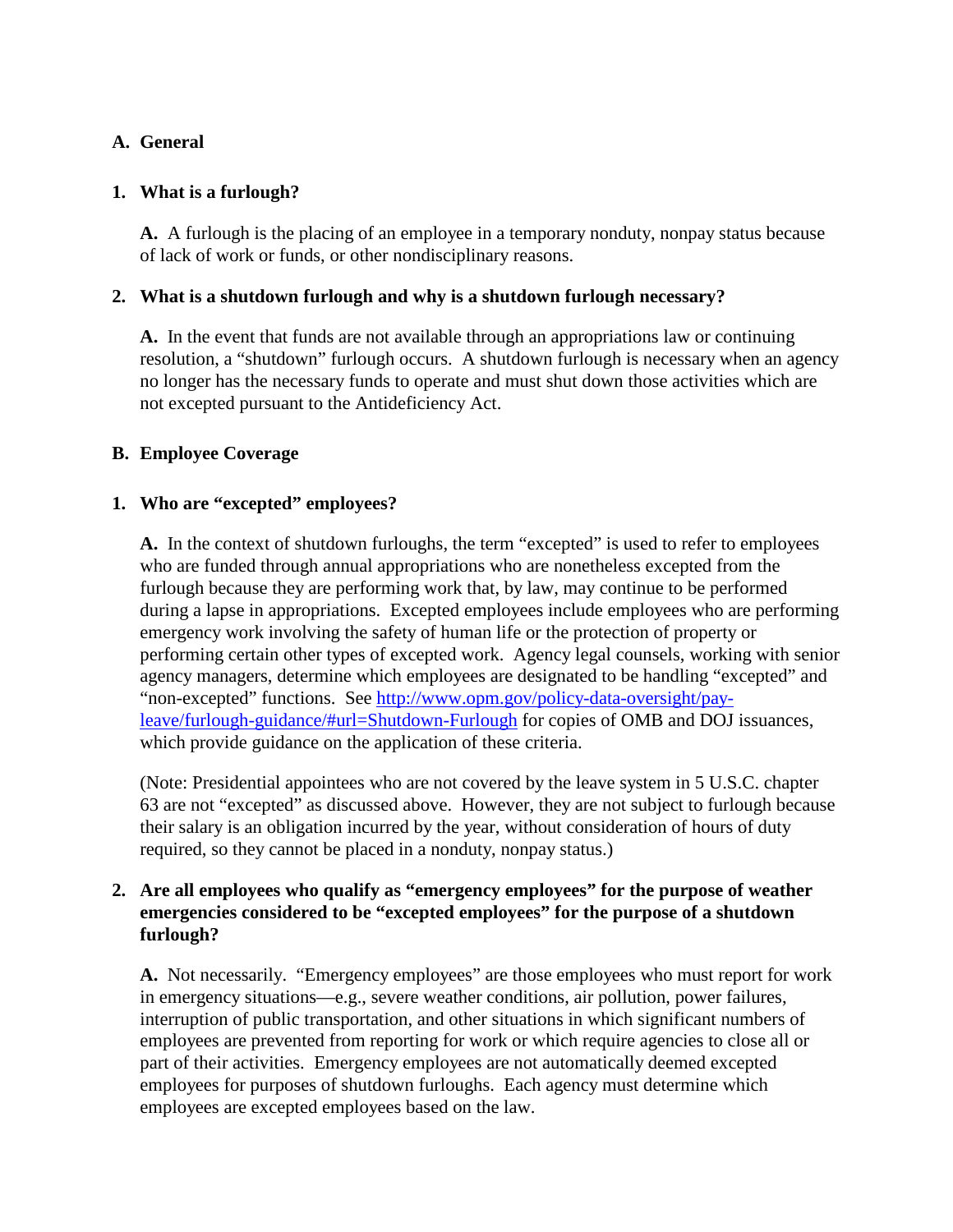#### **3. Who are "exempt" employees?**

**A.** Employees are "exempt" from furlough if they are not affected by a lapse in appropriations. This includes employees who are not funded by annually appropriated funds. Employees performing those functions will generally continue to be governed by the normal pay, leave, and other civil service rules.

## **4. What about employees who are neither "excepted" nor "exempt"?**

**A.** Employees who are funded through annual appropriations but are not designated as excepted are barred from working during a shutdown, except to perform minimal activities as necessary to execute an orderly suspension of agency operations related to non-excepted activities. These employees will be furloughed.

# **5. How will employees be notified whether they have been designated to be handling "excepted" functions or not?**

**A.** Each agency will determine the method and timing of notifying employees of whether they have been designated as an excepted employee.

#### **6. Why are leave-exempt Presidential appointees not subject to furlough?**

**A.** Individuals appointed by the President, with or without Senate confirmation, who are not covered by the leave system in 5 U.S.C. chapter 63, or an equivalent formal leave system, are not subject to furlough. An exemption from the chapter 63 leave system may be based on 5 U.S.C.  $6301(2)(x)$  or (xi). (See also OPM regulations at 5 CFR  $630.211$ .) These leaveexempt Presidential appointees are not subject to furloughs because they are considered to be entitled to the pay of their offices solely by virtue of their status as an officer, rather than by virtue of the hours they work. In other words, their compensation is attached to their office, and, by necessary implication of the President's authority to appoint such employees, their service under such an appointment creates budgetary obligations without the need for additional statutory authorization. Based on opinions of the Office of Legal Counsel, Department of Justice, the Antideficiency Act prohibition on creating a budgetary obligation before an appropriation is made is not applicable if the obligation is otherwise "authorized by law." (See 31 U.S.C. 1341 and 36 Op. O.L.C. 1, April 8, 2011, at [http://www.justice.gov/olc/2011/wh-offrs-exempt-from-leave.pdf.](http://www.justice.gov/olc/2011/wh-offrs-exempt-from-leave.pdf))

A leave-exempt Presidential appointee cannot be placed on nonduty status. Thus, the appointee's pay cannot be reduced based on placement in nonduty status, including via the mechanism of a furlough. As explained above, a leave-exempt Presidential appointee is entitled to the established pay of the position based on the holding of the office, not on the hours of duty.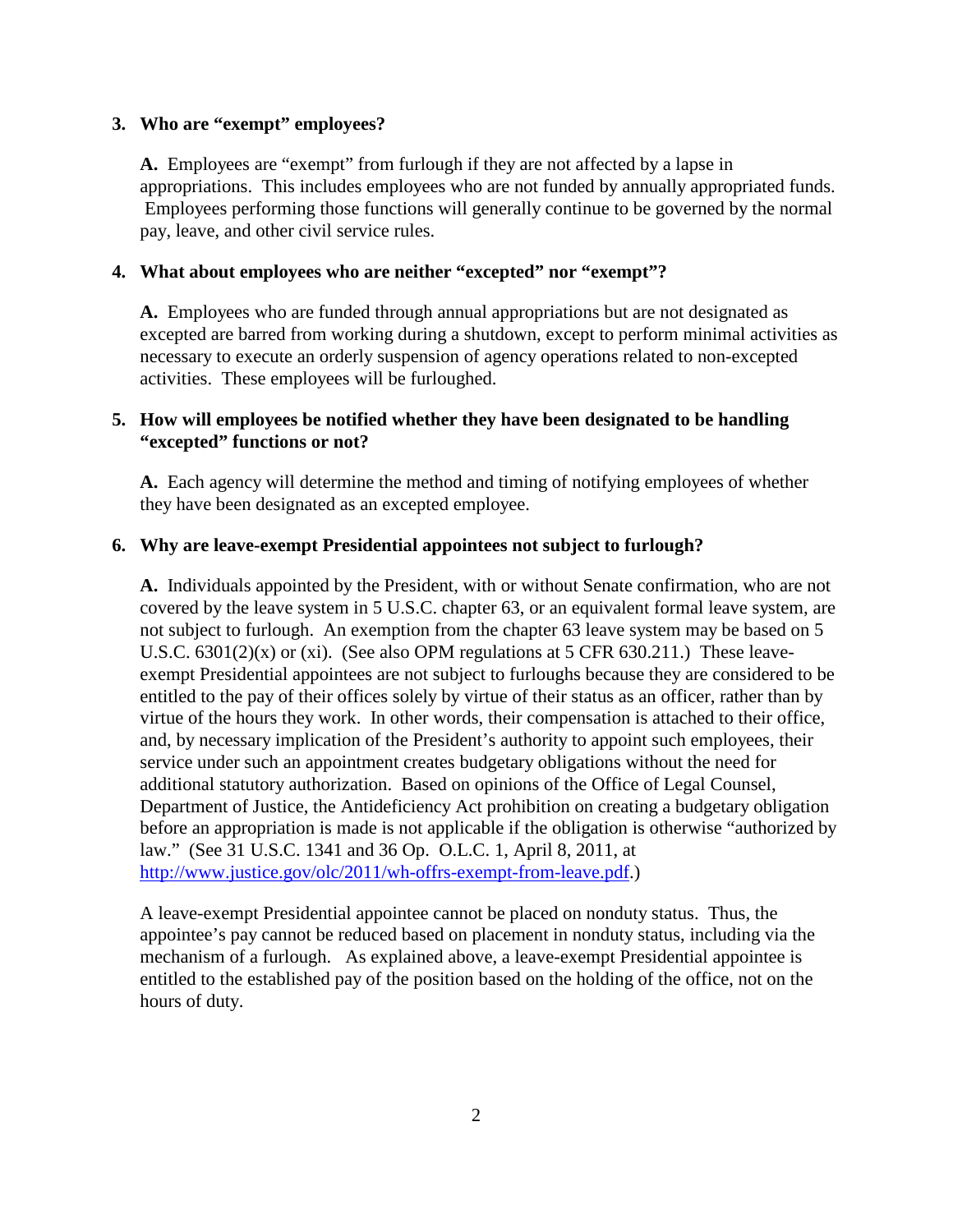Presidential appointees who are covered by the chapter 63 leave system are not considered to be entitled to pay based solely on their status as officers; thus, these individuals are subject to furlough in the same manner as other Federal employees. (See 5 U.S.C. 5508.) Any Presidential appointee who is a member of the Senior Executive Service (SES) or in a senior level (SL/ST) position paid under 5 U.S.C. 5376 is not exempt from the chapter 63 leave system (unless specifically designated for exemption under 5 U.S.C. 6301(2)(xi) and 5 CFR 630.211). All SES and SL/ST employees covered by the chapter 63 leave system are subject to furlough on the same basis as other employees. (The furlough of career SES members is subject to the procedures in 5 CFR 359, subpart H, and the furlough of SL/ST employees is subject to the procedures in 5 CFR 752, subpart D, or 5 CFR part 351, as applicable.)

While employees may be subject to furlough, the applicable due process procedures depend on the type of employee in question. For example, all Presidential appointees are excluded from the adverse action procedures in 5 U.S.C. chapter 75, based on 5 U.S.C. 7511(b)(1) and (3). In addition, Presidential appointees subject to Senate confirmation are excluded from reduction in force procedures, based on 5 CFR 351.202(b). If a Presidential appointee is subject to furlough but not subject to adverse action or reduction in force procedures, the agency should follow any administrative procedures required by any applicable internal personnel policies.

Note: A former career Senior Executive Service (SES) appointee who receives a Presidential appointment that would normally convey an exemption from the leave system may be eligible to elect to retain SES leave benefits under 5 U.S.C. 3392(c). If SES leave benefits are so elected, such a Presidential appointee would be subject to furlough under 5 CFR 359, subpart H.

#### <span id="page-5-0"></span>**C. Working during Furlough**

## **1. May an employee volunteer to do his or her job on a nonpay basis during a shutdown furlough?**

**A.** No. Unless otherwise authorized by law, an agency may not accept the voluntary services of an employee. (See 31 U.S.C. 1342.)

#### **2. What happens to employees scheduled for training during a shutdown furlough?**

**A.** Employees who are neither excepted nor exempt and are scheduled for training during a shutdown furlough must be placed in a furlough status and ordered not to attend the scheduled training.

#### **3. May employees take other jobs while on furlough?**

**A.** While on furlough, an individual remains an employee of the Federal Government. Therefore, executive branch-wide standards of ethical conduct and rules regarding outside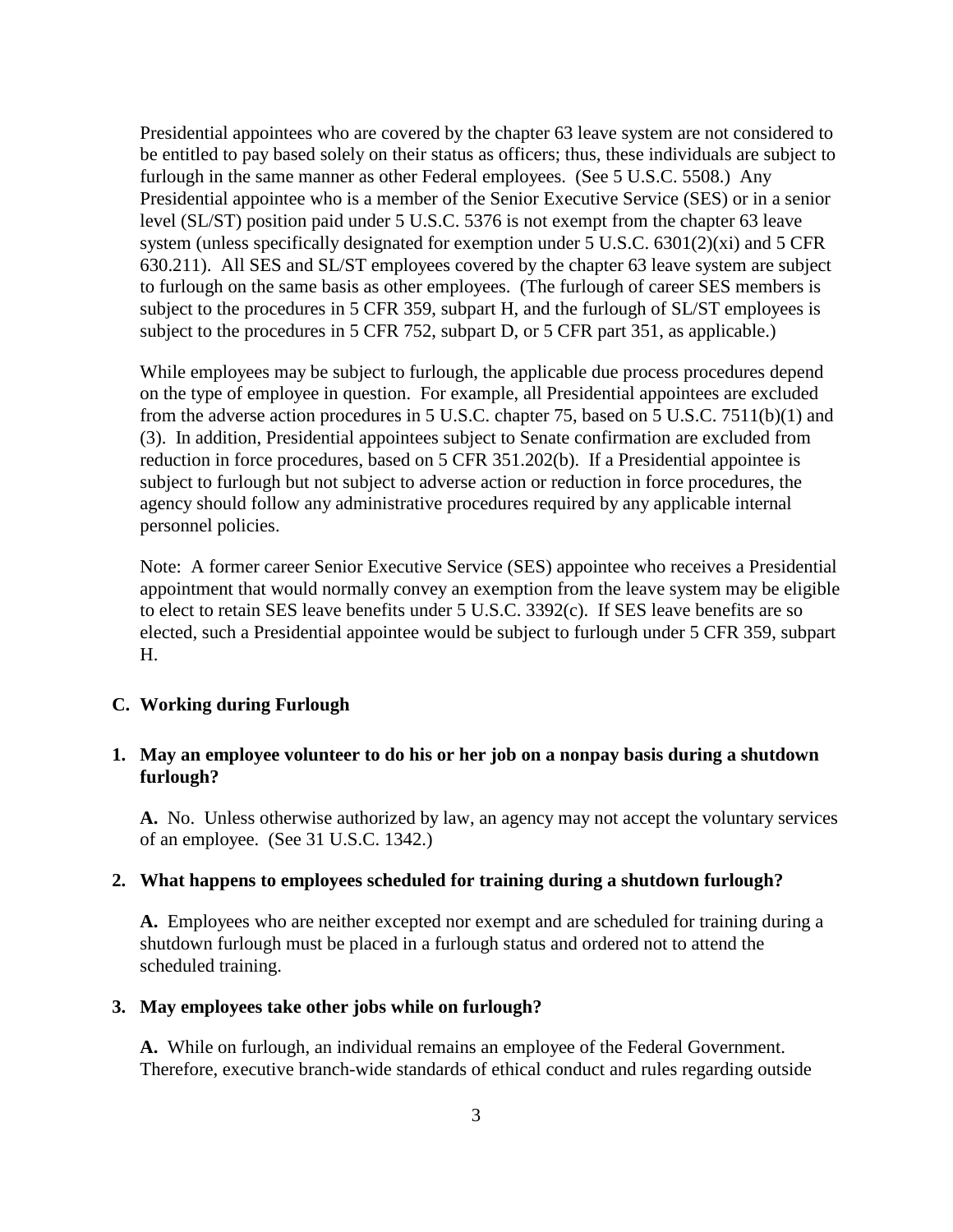employment continue to apply when an individual is furloughed (specifically, the executive branch-wide standards of ethical conduct (the standards), at 5 CFR part 2635). In addition, there are specific statutes which prohibit certain outside activities, and agency-specific supplemental rules that require prior approval of, and sometimes prohibit, outside employment. Therefore, before engaging in outside employment, employees should review these regulations and then consult their agency ethics official to learn if there are any agencyspecific supplemental rules governing the employee.

#### **4. If an employee receives a temporary appointment in another agency while furloughed, what happens to his/her benefits (e.g., retirement, health benefits, life insurance, leave)?**

**A.** Retirement, health benefits, and life insurance are handled as if the employee had actually transferred to the new agency. Leave balances are transferred as if the employee had actually transferred. (See Comptroller General opinion B-167975, September 1, 1970.)

# **5. How should an agency determine the number of furlough hours for alternative work schedule (AWS) employees during a shutdown furlough? Can an employee reschedule a non-workday that occurred during the furlough?**

**A.** Employees are furloughed based on the number of hours they are scheduled to work on the days for which there is a shutdown furlough. Each agency that has an AWS program should have a policy specifying how flexible and compressed work schedules must be established and when they may be changed. Normally, such schedules are established in advance of the pay period involved. Under such a policy, an AWS non-workday scheduled to occur during a shutdown furlough should not be changed after the pay period begins.

#### **5a. What happens to employees on detail during a shutdown furlough?**

**A.** Detailed employees remain officially assigned to their permanent positions during the detail. During a shutdown furlough, each agency will determine the status of their employees on detail within the agency or to another agency. The home agency and the receiving agency should discuss how a detailee will be affected if a furlough is not required in the home agency but is required in the receiving agency. Detailees should not perform excepted activities at the receiving agency during a funding lapse.

# **6. How are personnel working for Federal agencies under mobility agreements pursuant to the Intergovernmental Personnel Act (IPA) treated in a shutdown furlough?**

**A.** The specific authority for furloughing personnel who are working under mobility agreements pursuant to the IPA, either inside the Federal Government or with other organizations, will depend upon the nature of individual agreements, the status of the appointments, and/or the funding arrangements for the assignments. As a general rule, the following principles are applicable in determining whether to furlough personnel on IPA mobility assignments: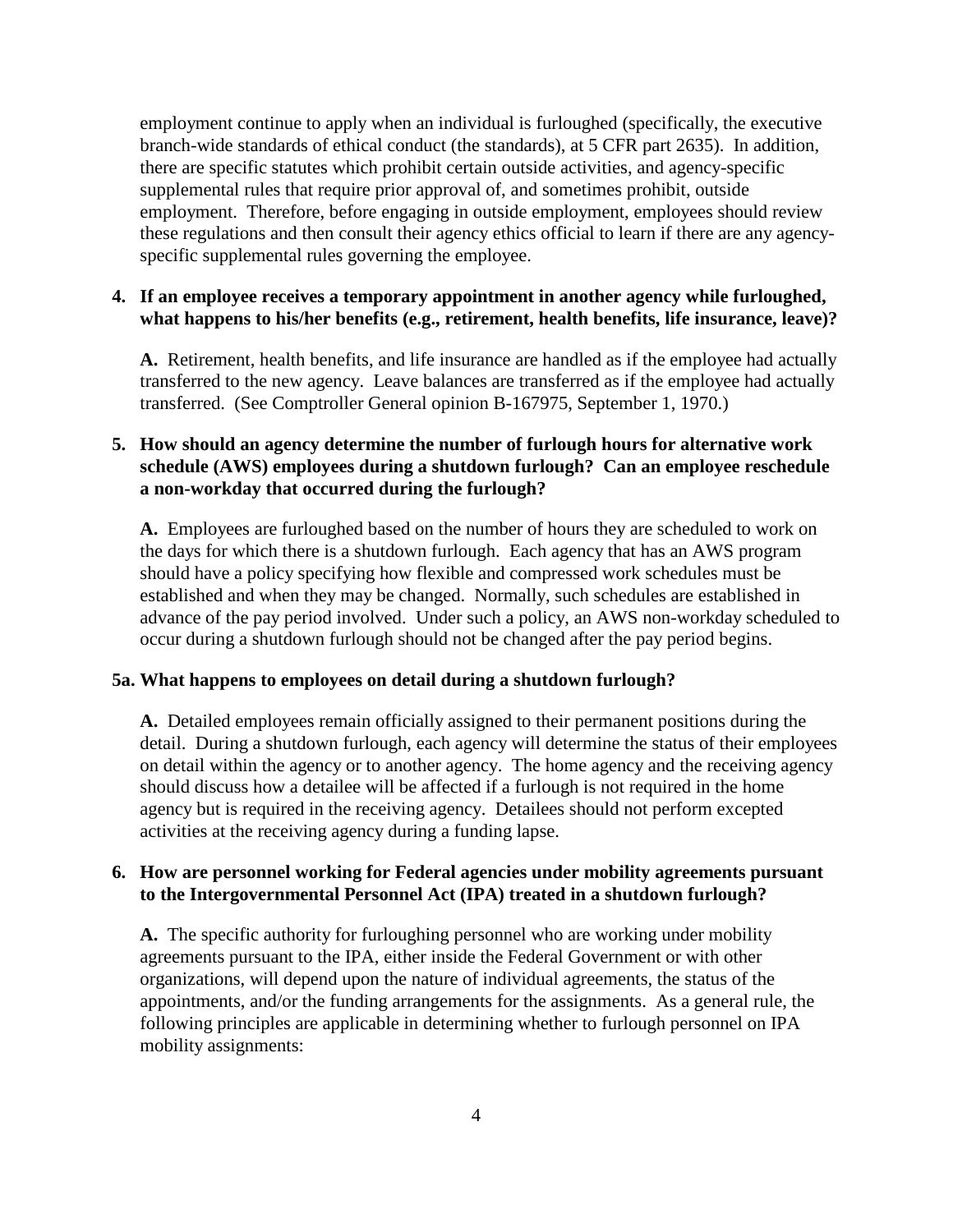- Personnel from non-Federal organizations on appointments to the Federal Government  $\mathcal{L}^{\pm}$ are subject to furlough in the same manner as other employees.
- Personnel on detail to Federal agencies from non-Federal organizations may continue  $\mathcal{L}^{\pm}$ working, provided that the non-Federal organizations pay the total costs of the detail.
- $\mathbf{r}$ Personnel on detail to Federal agencies from non-Federal organizations that share part of the costs of detail may continue to work if the Federal portion of the cost was obligated from prior appropriations at the time of the IPA mobility agreements. In the event that a furlough takes place during a time for which no funds are appropriated, the assignment should be terminated.
- Personnel on detail to Federal agencies from non-Federal organizations that do not pay or share the costs of the detail are subject to furlough in the same manner as other employees.

## <span id="page-7-0"></span>**D. Pay**

# **1. Will excepted employees be paid for performing work during a shutdown furlough? If so, when will excepted employees receive such payments?**

**A.** Agencies will incur obligations to pay for services performed by excepted employees during a lapse in appropriations, and those employees will be paid after Congress passes and the President signs a new appropriation or continuing resolution.

(Note: Presidential appointees who are not covered by the leave system in 5 U.S.C. chapter 63 are not subject to furlough, but are also barred from receiving pay during a lapse in appropriations. These Presidential appointees will be paid after Congress passes and the President signs a new appropriation or continuing resolution.)

#### **2. Will employees who are furloughed get paid?**

**A.** Congress will determine whether furloughed employees receive pay for the furlough period.

#### **3. Will employees receive a paycheck for hours worked prior to a lapse in appropriations?**

**A.** Under Office of Management and Budget (OMB) guidance issued in 1980 (below), employees will receive this paycheck. Although the payroll for the last pay period before the lapse will be processed potentially during a period of furlough, the minimum number of payroll staff necessary for this process will be excepted from furlough for the minimum time required to issue the checks, including checks for the last pay period before the lapse. This guidance can be found in OMB's August 28, 1980, [Bulletin No. 80-14, Shutdown of Agency](http://www.opm.gov/policy-data-oversight/pay-leave/furlough-guidance/attachment_a-5.pdf)  [Operations Upon Failure by the Congress to Enact Appropriations,](http://www.opm.gov/policy-data-oversight/pay-leave/furlough-guidance/attachment_a-5.pdf) paragraph 3.b.(1) (Appropriations and funds). OMB has reviewed and concurs in this answer.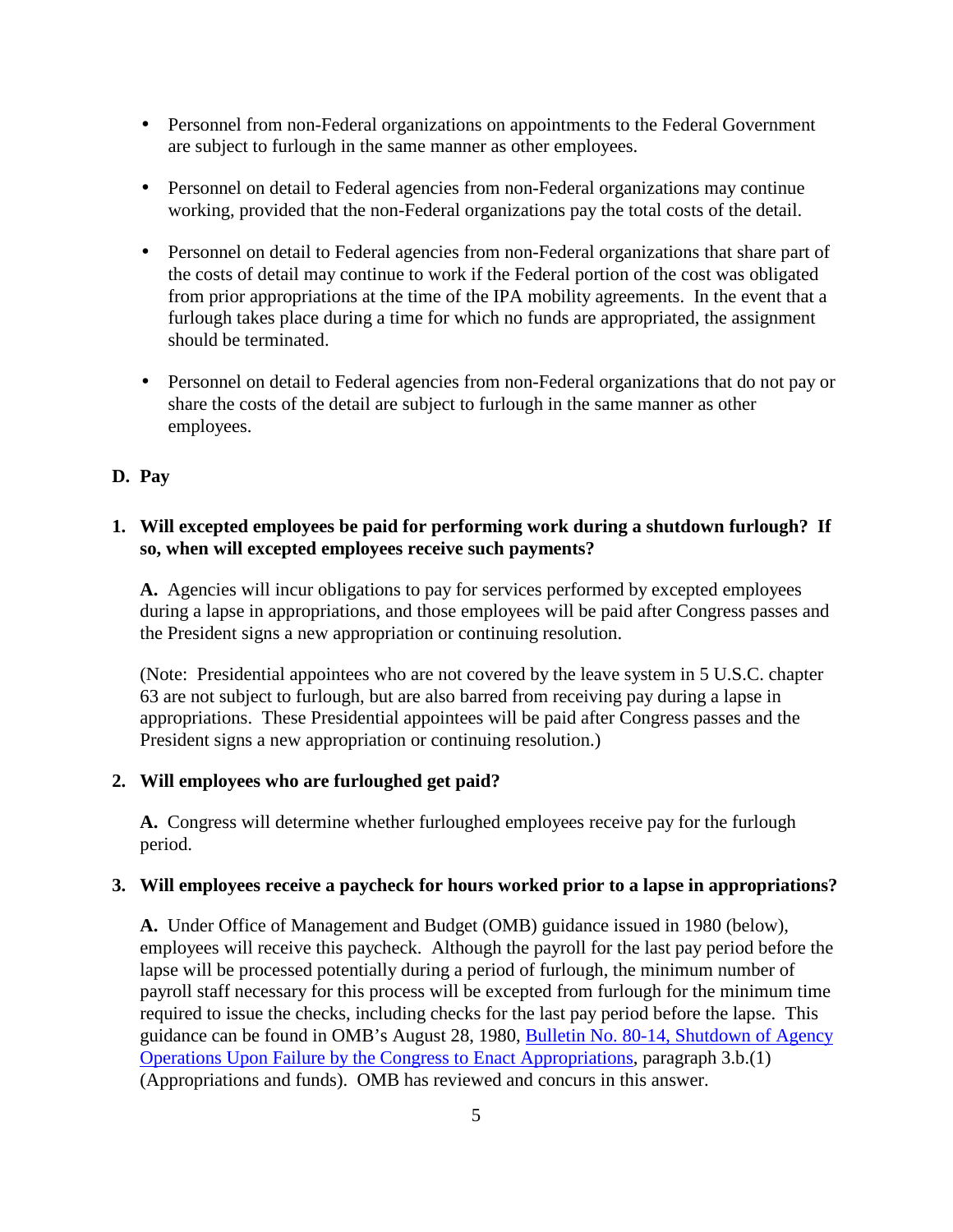# **4. When an employee's pay is insufficient to permit all deductions to be made because a shutdown furlough occurs in the middle of a pay period and the employee receives a partial paycheck, what is the order of withholding precedence?**

**A.** Agencies will follow the guidance on the order of precedence for applying deductions from the pay of its civilian employees when gross pay is insufficient to cover all authorized deductions found at

[http://www.chcoc.gov/transmittals/TransmittalDetails.aspx?TransmittalID=1477.](http://www.chcoc.gov/transmittals/TransmittalDetails.aspx?TransmittalID=1477)

# **5. May an excepted employee be permitted to earn premium pay (e.g., overtime pay, Sunday premium pay, night pay, availability pay) during the furlough period?**

**A.** Yes. Excepted employees who meet the conditions for overtime pay, Sunday premium pay, night pay, availability pay and other premium payments will be entitled to payment in accordance with applicable rules, subject to any relevant payment limitations. Premium pay may be earned but cannot be paid until Congress passes and the President signs a new appropriation or continuing resolution.

## <span id="page-8-0"></span>**E. Performance Awards and Within-Grade Increases**

# **1. If agency performance management policies and practices require the payment of performance awards to employees, can the payment be delayed until after the shutdown furlough?**

**A.** Yes. Neither law nor regulation requires agencies to pay performance awards granted under 5 U.S.C. chapters 43 and 45 and 5 CFR 451.104(a)(3). If agency performance management policies and practices require the payment of performance awards, agencies may delay payment until after the furlough when funds are available.

# **2. Are agencies required to pay performance awards to Senior Executive Service (SES) career appointees during a shutdown furlough?**

**A.** No. The applicable law (5 U.S.C. 5384) and regulation (5 CFR 534.405) do not specify when an SES performance award must be paid to a career appointee, nor do they provide a basis to pay awards when no appropriated funds are available for that purpose. Therefore, if a shutdown furlough intervenes, an agency may defer payment of SES performance awards until after the furlough, when funds are available.

# **3. May agencies deny or delay within-grade or step increases for General Schedule and Federal Wage System employees during a shutdown furlough?**

**A.** It depends on how long the shutdown furlough lasts. Within-grade and step increases for General Schedule (GS) and Federal Wage System employees are awarded on the basis of length of service and individual performance. Such increases may not be denied or delayed solely because of lack of funds. However, extended periods of nonpay status (e.g., because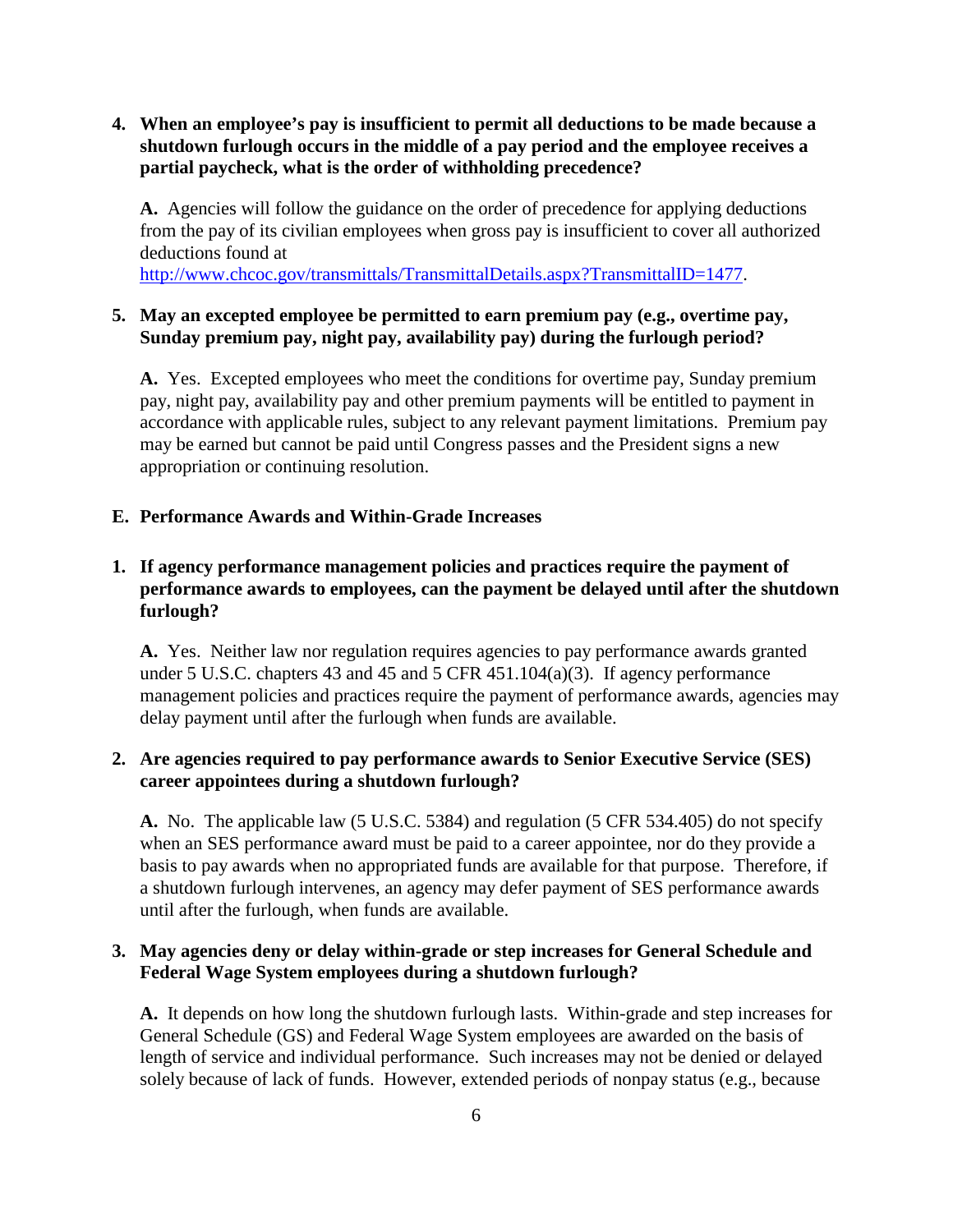of a furlough for lack of funds) may affect the timing of such increases. For example, a GS employee in steps 1, 2, or 3 of the grade who is furloughed an aggregate of more than 2 workweeks during the waiting period would have his or her within-grade increase delayed by at least a full pay period. (See 5 CFR 531.406(b).)

## <span id="page-9-0"></span>**F. Leave and Other Time Off**

# **1. May an employee not excepted from the furlough take previously approved paid time off (e.g., annual, sick, court, military leave, or leave for bone marrow/organ donor leave, or compensatory time off, including religious compensatory time off) during a shutdown furlough?**

**A.** No. All paid time off during a shutdown furlough period must be canceled because the requirement to furlough supersedes leave and other paid time off rights. The Antideficiency Act (31 U.S.C. 1341 et seq.) does not allow authorization of any expenditure or obligation before an appropriation is made, unless authorized by law. Paid time off creates a debt to the Government that is not authorized by the Act. Therefore, agencies are instructed that during a shutdown furlough, all paid time off must be canceled.

# **2. May an excepted employee take previously approved paid time off or be granted new requests for paid time off during a shutdown furlough?**

**A.** No. When an excepted employee is not working or not performing excepted activities in compliance with the Antideficiency Act, he or she cannot be in a pay status. Excepted employees must be either performing excepted activities or furloughed during any absence from work. The furlough must be documented by a furlough notice. If an excepted employee refuses to report for work after being ordered to do so, he or she will be considered to be absent without leave (AWOL) and will be subject to any consequences that may follow from being AWOL.

## **3. May an employee work during the furlough period to accumulate religious compensatory time off hours for religious observances?**

**A.** An employee who is not "excepted" may not work during the furlough period, even to accrue religious compensatory time. However, an excepted employee may work additional hours for religious purposes if the employee is performing excepted activities, though the employee may not use those hours until after the lapse in appropriations is over.

## **4. If an employee is scheduled to take approved unpaid leave during a shutdown furlough, should the agency provide the employee with a furlough notice?**

**A.** It depends. If the employee is not expected to work during the furlough period (e.g., a 1 year period of leave without pay to accompany a military spouse overseas), then agencies are not required to provide the employee with a furlough notice. If, however, the employee is scheduled to return from unpaid leave to Federal service during the furlough period, the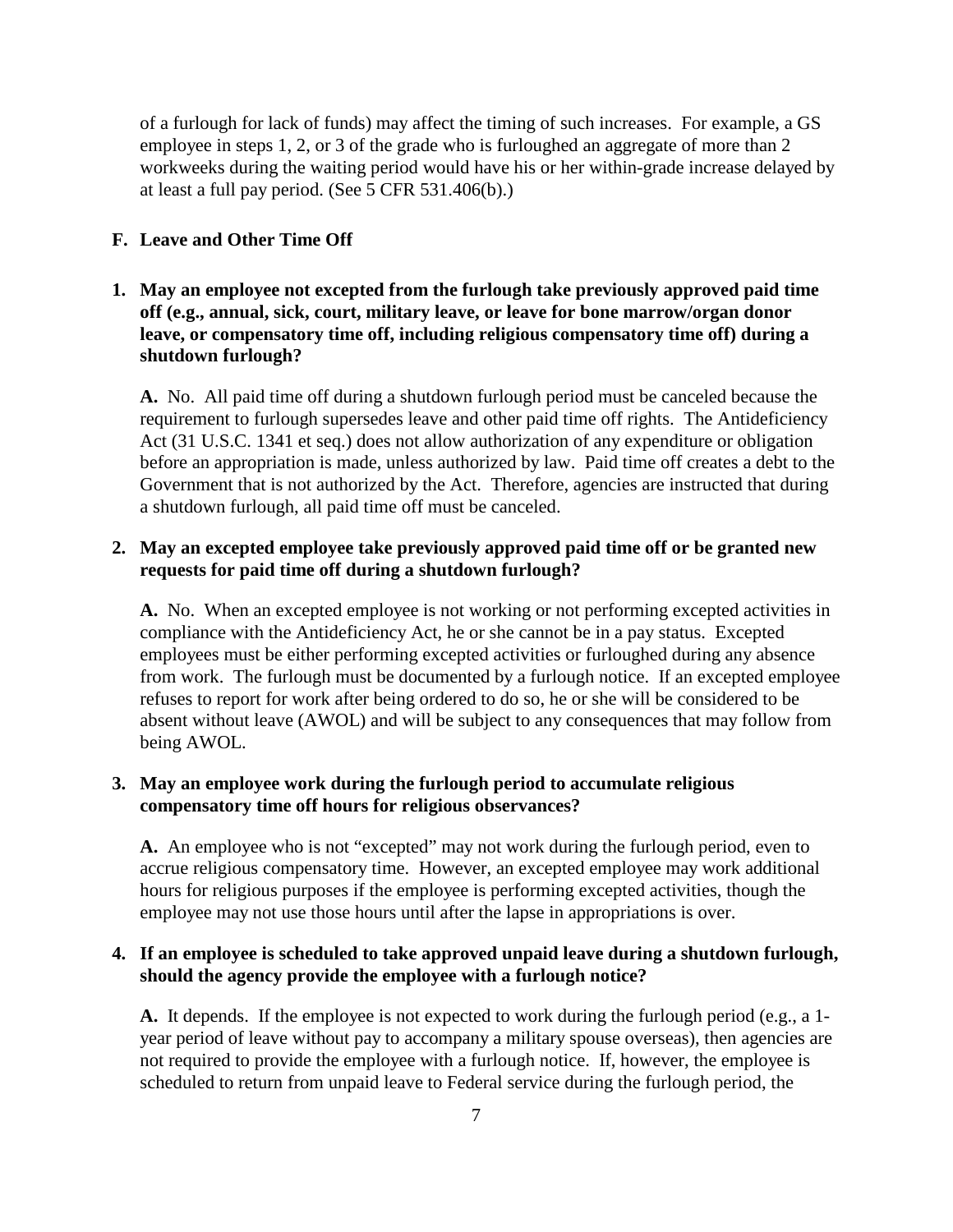employee should be provided with a furlough notice (effective on the date of scheduled return), unless the employee is expected to be at work performing an excepted activity.

# **5. If an employee is scheduled to take unpaid leave under the Family and Medical Leave Act (FMLA) during a shutdown furlough, should the agency provide the employee with a furlough notice?**

**A.** It depends. If the employee is not expected to work during the furlough period (e.g., an employee who has just given birth and has requested 12 weeks of unpaid leave (leave without pay (LWOP)) under the FMLA), the agency is not required to provide the employee with a furlough notice. If, however, the employee is scheduled to return from LWOP to Federal service during the furlough period, the employee should be provided with a furlough notice (effective on the date of scheduled return), unless the employee is expected to be at work performing an excepted activity. An employee on LWOP under FMLA during a shutdown furlough may not later substitute paid time off for the days of LWOP.

# **6. Does LWOP under FMLA that is scheduled to be taken during a shutdown furlough period count toward the employee's 12-week FMLA leave entitlement?**

**A.** No.

# **7. If an employee is scheduled to take paid leave or other paid time off under FMLA during a shutdown furlough, should the employee be furloughed?**

**A.** Yes. An employee must be placed in furlough status during any paid time off scheduled to be taken during a lapse in appropriations. If an employee is scheduled to take paid time off under FMLA during a shutdown furlough (either continuously or intermittently), the paid time off must be canceled and the employee must be furloughed for any period during which paid time off was scheduled. Thus, any days of scheduled paid time off are documented as furlough days. Any previously scheduled days of unpaid leave under FMLA will continue to be documented as LWOP. No days associated with a shutdown furlough period will be counted against an employee's 12-week FMLA leave entitlement.

# **8. Are employees who are not excepted from the furlough allowed to take paid leave or other paid time off during periods when other employees are performing work necessary for an orderly suspension of agency operations?**

**A.** No. All paid leave or other paid time off is cancelled during a period when a lapse in appropriations is in effect. There is no authority to obligate funds for paid time off during a lapse in appropriations. Employees who are not excepted from the furlough are allowed to perform minimal activities as necessary to execute an orderly suspension of agency operations related to non-excepted activities. Being on paid leave is not an activity necessary to execute an orderly suspension of agency operations. Agencies should determine on a caseby-case basis whether it is necessary to require employees who had been scheduled to take paid time off to report to duty to perform orderly suspension activities.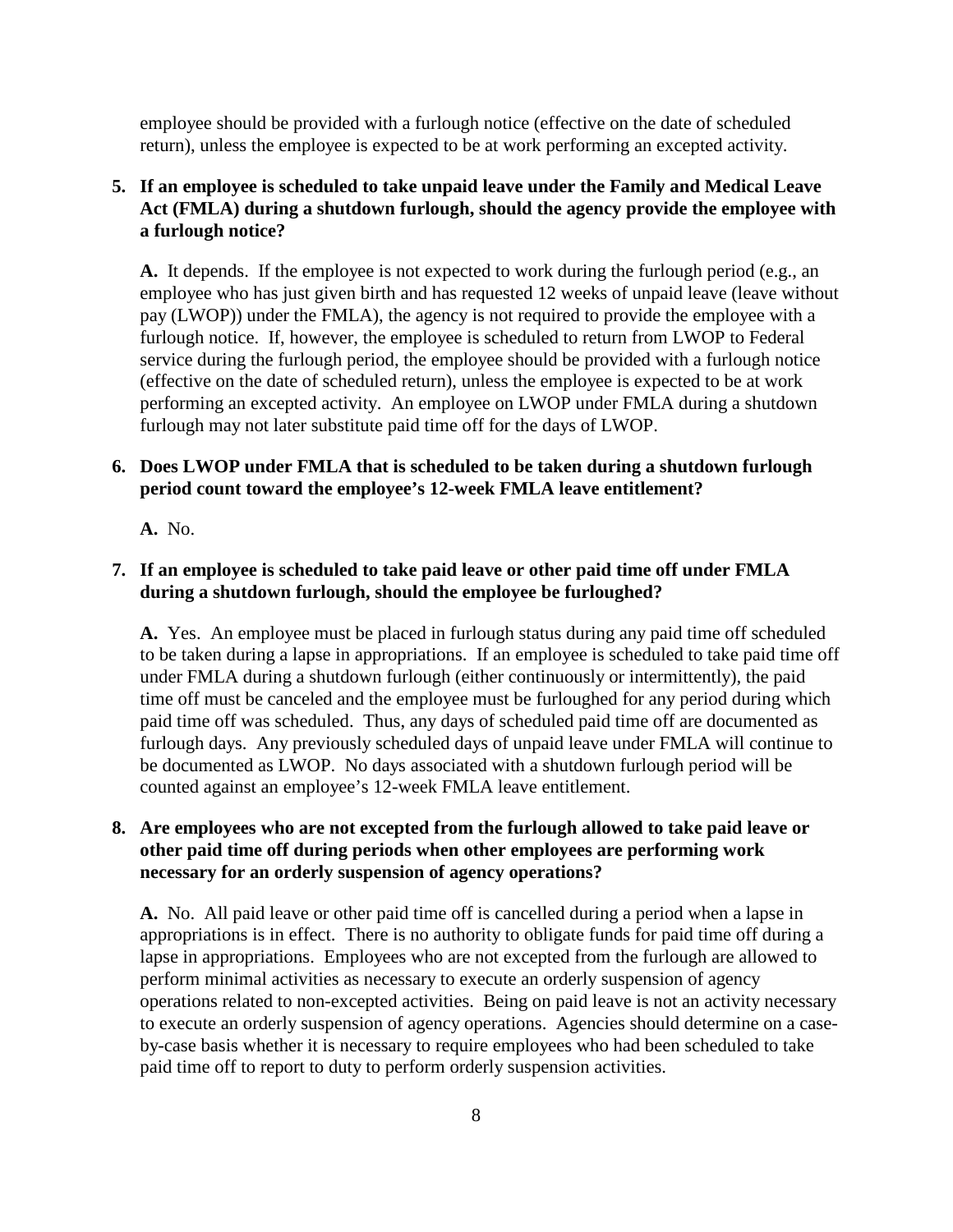## **9. May an excepted employee be permitted to earn compensatory time off and credit hours (under flexible work schedules) during the shutdown period?**

**A.** Yes. With agency approval, excepted employees may earn compensatory time off and/or credit hours subject to requirements found in 5 U.S.C. 5543 and 6120–6133; 5 CFR 550.114, 551.531, and part 610, subpart D; or other applicable authority. Each agency is responsible for approving the number of hours an excepted employee can work related to the performance of excepted activities. Employees will not be permitted to use earned compensatory time off or credit hours during the shutdown period.

# **10. If an employee has properly scheduled "use-or-lose" annual leave before the start of the third biweekly pay period prior to the end of the leave year, but is unable to use some or all of the scheduled leave because of the furlough, does the furlough constitute an "exigency of the public business" that would permit an agency to restore the leave after the beginning of the new leave year?**

**A.** Employees in this situation should make every effort to reschedule "use-or-lose" annual leave for use before the end of the current leave year. However, if this is not possible due to a lapse in appropriations, agency heads (or their designees) are encouraged to use their discretionary authority to restore any lost annual leave by determining that the employee was prevented from using his or her leave because of an exigency of the public business—namely, the need to furlough employees because of the lapse in appropriations.

# **11. If an employee has properly scheduled use of "restored annual leave" that is due to expire at the end of the leave year (because it is the end of the 2-year restoration period) but that leave is canceled and lost due to lapse of appropriations, may the employing agency restore that leave again?**

**A.** Unfortunately, no—unless Congress enacts legislation providing otherwise. There is nothing in existing law or regulation that allows restored annual leave to be restored a second time. In fact, the Comptroller General has determined that unused restored annual leave may not be restored after expiration of the 2-year period. (See [B-188993,](http://redbook.gao.gov/16/fl0079882.php) December 12, 1977.)

#### **12. Does a shutdown furlough affect the accrual of annual leave and sick leave?**

**A.** If an employee is furloughed (i.e., placed in nonpay status) for part of a biweekly pay period, the employee's leave accrual will generally not be affected for that pay period.

However, the accumulation of nonpay status hours during a leave year can affect the accrual of annual leave and sick leave over a period of time. (See 5 CFR 630.208 and Notes 1 and 2 below.) For example, when a full-time employee with an 80-hour biweekly tour of duty accumulates a total of 80 hours of nonpay status from the beginning of the leave year (either in one pay period, or over the course of several pay periods), the employee will not earn annual and sick leave in the pay period in which that 80-hour accumulation is reached. If the employee again accumulates 80 hours of nonpay status, he or she will again not earn leave in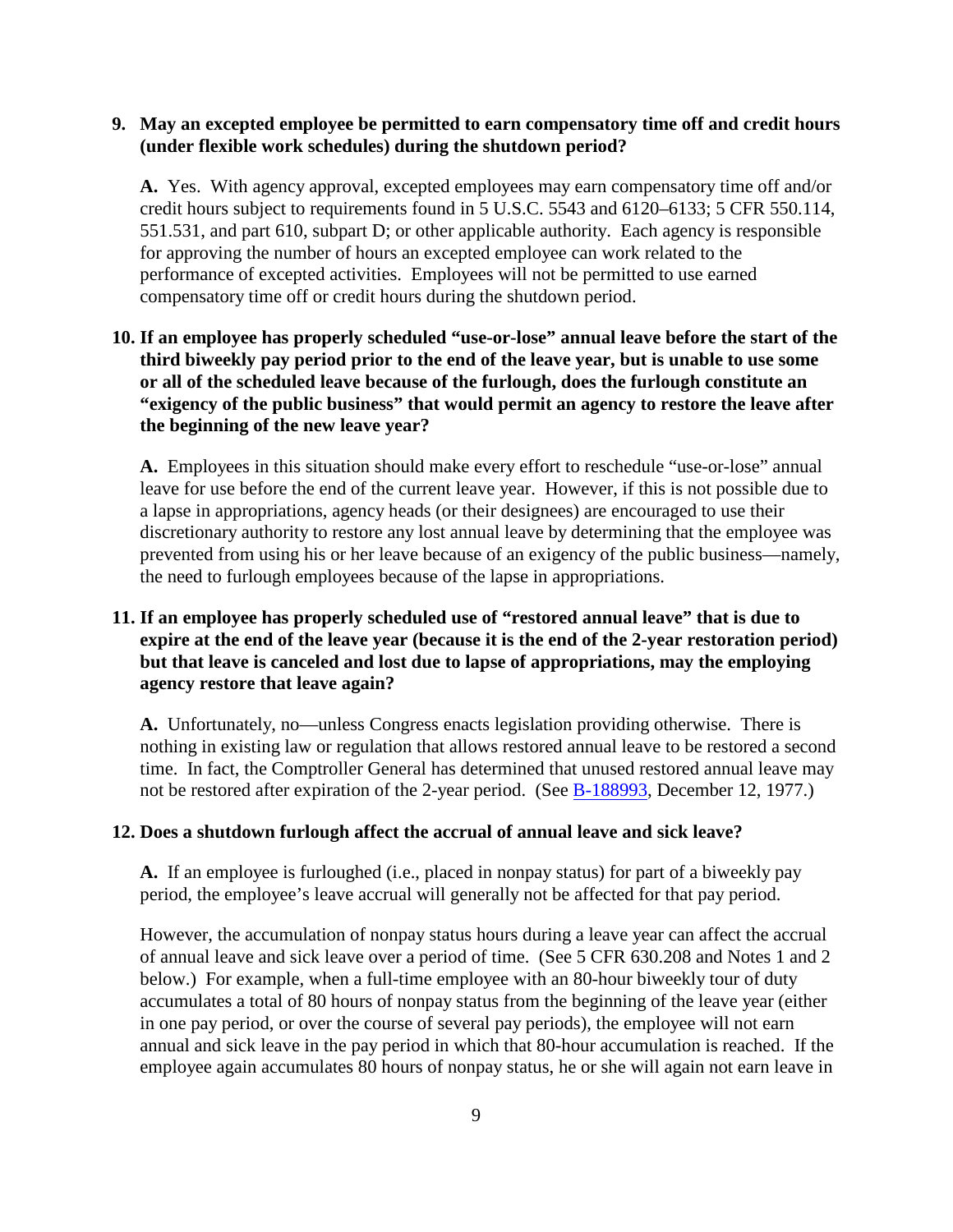the pay period in which that new 80-hour total is reached. At the end of the leave year, any accumulation of nonpay status hours of less than 80 hours is zeroed out so that the accumulation of nonpay status hours for the next leave year starts at zero.

For part-time employees, the rule blocking accrual of leave based on the accumulation of nonpay status hours (5 CFR 630.208) does not apply. Instead, leave accrual for part-time employees is prorated based on hours in a pay status in each pay period; thus, time in nonpay status reduces leave accrual in each pay period containing such time (5 CFR 630.303 and 5 U.S.C. 6307).

Also, please see OPM's fact sheet on the [Effect of Extended Leave Without Pay \(LWOP\) \(or](http://www.opm.gov/policy-data-oversight/pay-leave/leave-administration/fact-sheets/effect-of-extended-leave-without-pay-lwop-or-other-nonpay-status-on-federal-benefits-and-programs/)  [Other Nonpay Status\) on Federal Benefits and Programs,](http://www.opm.gov/policy-data-oversight/pay-leave/leave-administration/fact-sheets/effect-of-extended-leave-without-pay-lwop-or-other-nonpay-status-on-federal-benefits-and-programs/) which has a section entitled, "Accrual of annual and sick leave."

Note 1: The term "nonpay status" refers to period during which an employee is absent from his or her tour of duty established for leave usage purposes and receives no pay for such absence. Furlough is one type of nonpay status.

Note 2: The term "leave year" is defined as the period beginning on the first day of the first full biweekly pay period in a calendar year and ends on the day immediately before the first day of the first full biweekly pay period in the following calendar year. (For example, for employees on the standard biweekly payroll cycle, the 2013 leave year is January 13, 2013, through January 11, 2014.) (See fact sheet at [http://www.opm.gov/policy-data-oversight/pay](http://www.opm.gov/policy-data-oversight/pay-leave/leave-administration/fact-sheets/leave-year-beginning-and-ending-dates/)[leave/leave-administration/fact-sheets/leave-year-beginning-and-ending-dates/.](http://www.opm.gov/policy-data-oversight/pay-leave/leave-administration/fact-sheets/leave-year-beginning-and-ending-dates/))

Note 3: For full-time employees with an uncommon tour of duty under 5 CFR 630.210, the accumulation limit used in applying 5 CFR 630.208 is the number of hours in the uncommon tour of duty for a biweekly pay period.

#### <span id="page-12-0"></span>**G. Holidays**

#### **1. Will employees get paid for a holiday that occurs during a shutdown furlough?**

**A.** No. An employee (including excepted employees) who does not work on a holiday will not receive pay for a holiday that occurs during a shutdown furlough.

## **2. Can excepted employees be required to perform work on a holiday that occurs during a shutdown furlough?**

**A.** Yes. Each agency is responsible for determining which excepted activities must be performed on a holiday in order to carry out functions related to such excepted activities. If an excepted employee refuses to report for work on a holiday after being ordered to do so, he or she can be considered absent without leave (AWOL) and will be subject to any consequences that may follow from being AWOL.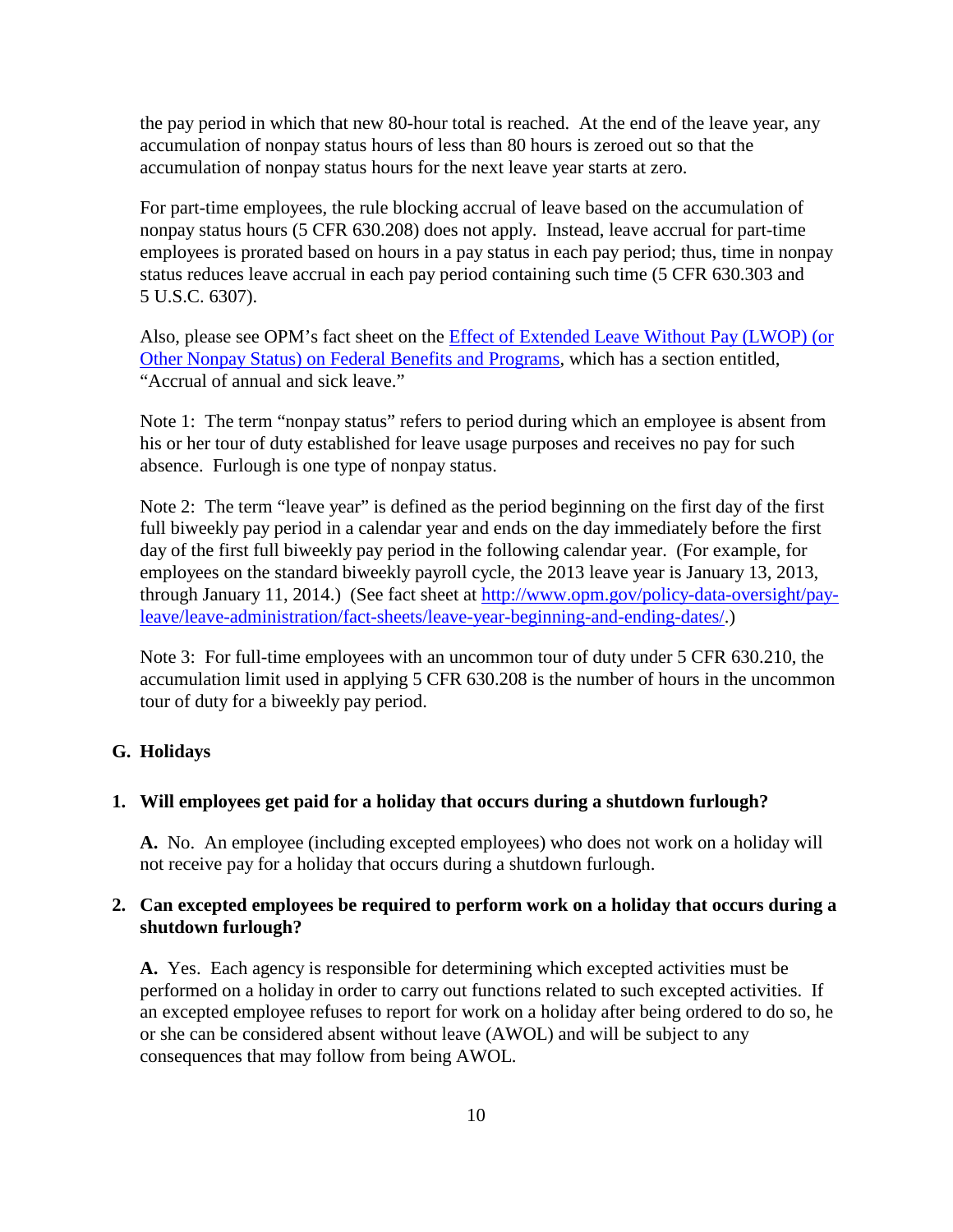## **3. What pay entitlements will accrue to an excepted employee who performs work on a holiday during a shutdown furlough?**

**A.** The Federal Government will be obligated to pay an excepted employee who performs work on a holiday according to the normal rules governing pay for work on a holiday. For example, under 5 U.S.C. 5546(b), a covered employee would receive his or her rate of basic pay, plus holiday premium pay at a rate equal to the employee's rate of basic pay. In addition, if such an employee performs officially ordered or approved overtime work on a holiday (i.e., work in excess of his or her basic non-overtime work requirement for that day), the employee would receive overtime pay (or compensatory time off) for that work. Of course, an employee cannot receive payment for working on a holiday until an appropriations act or a continuing resolution is enacted.

#### <span id="page-13-0"></span>**H. Benefits**

# **1. Will an employee continue to be covered under the Federal Employee Health Benefits (FEHB) program during a shutdown furlough if the agency is unable to make its premium payments on time?**

**A.** Yes, the employee's FEHB coverage will continue even if an agency does not make the premium payments on time. Since the employee will be in a non-pay status, the enrollee share of the FEHB premium will accumulate and be withheld from pay upon return to pay status.

#### **2. What happens if an employee wants to terminate Federal Employee Health Benefits (FEHB) coverage while in a nonpay status in order to avoid the expense?**

**A.** Unlike other types of non-pay status, employees in a non-pay status due to a lapse of appropriations (shutdown furlough) will not have the opportunity to terminate or cancel FEHB coverage. The employee will remain covered; the enrollee share of the FEHB premium will accumulate and be withheld from pay upon return to pay status.

# **3. If an employee submitted a new application or a change to his/her health insurance plan (e.g. because of a Qualifying Life Event) and the paperwork was not processed by the agency because of a shutdown furlough, how would the employee seek services or coverage?**

**A.** New enrollments or changes in enrollment due to a Qualifying Life Event do not take effect until the employee has been back in pay status for any part of the prior pay period.

# **4. Would a lapse in appropriations alter the effective date of an FEHB Open Season enrollment if an enrollment request was fully processed by an agency and submitted to the health plan prior to the lapse?**

**A.** No. The effective date would still be the first day of the first full pay period in January.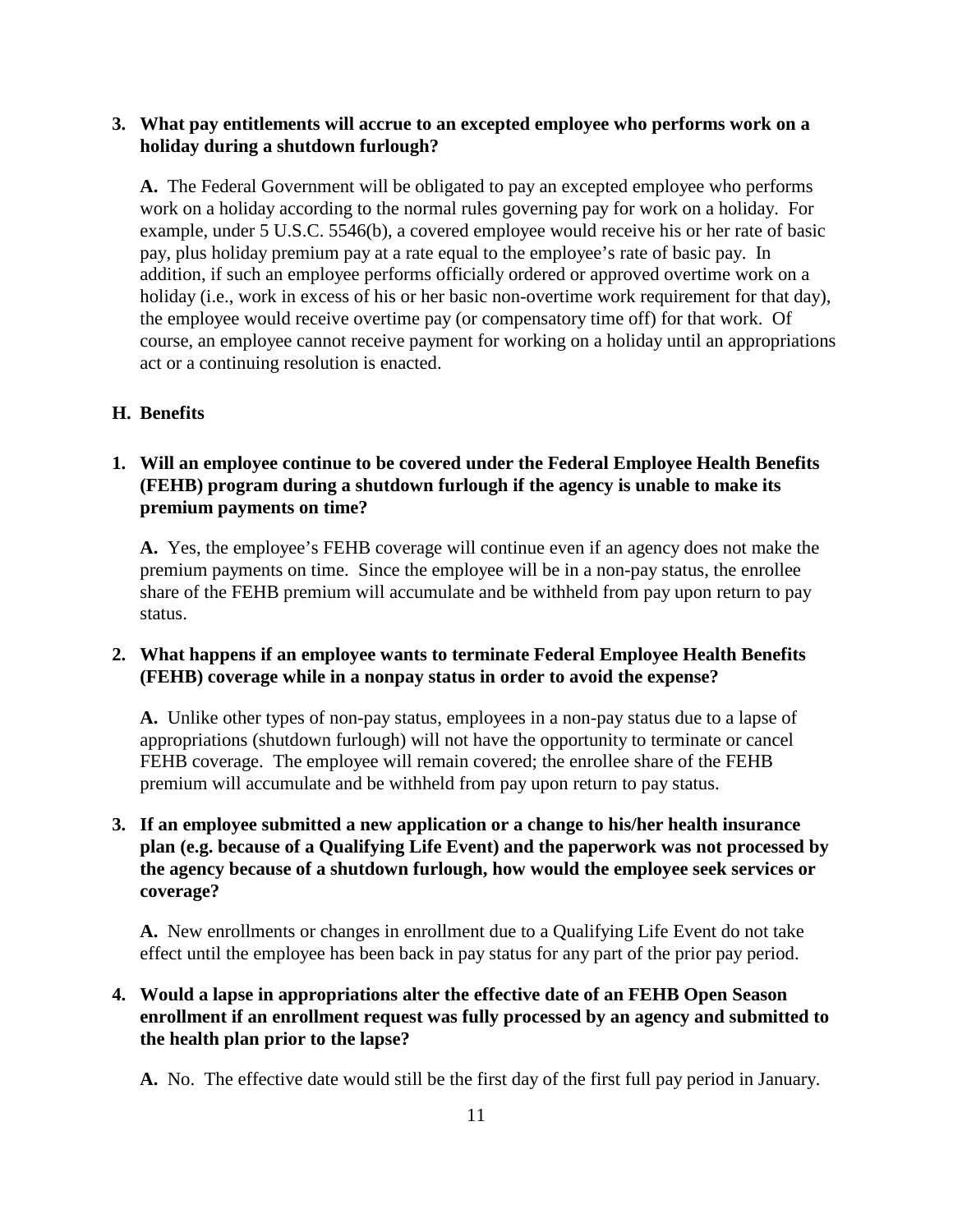# **5. What happens if agency employees responsible for processing paper SF-2809 FEHB Open Season enrollment requests are furloughed?**

**A.** Agencies will have to determine whether those employees may continue to process the enrollment requests if a lapse in appropriations occurs. If agencies conclude that they cannot, pending enrollment requests will not be processed until those employees return to pay status.

# **6. What happens if an individual makes an FEHB Open Season enrollment change but the agency did not process the request before the furlough?**

**A.** The individual should continue to use the old health plan until he or she returns to pay status and the enrollment is processed to the new health plan.

# **7. If an enrollee required healthcare after making an FEHB Open Season enrollment change that was not processed before a furlough and received coverage under the old health plan, will the new health plan be responsible for the coverage received once the furlough is over?**

**A.** Yes.

# **8. If a furlough delays processing of FEHB Open Season enrollment changes, will the enrollment be retroactive?**

**A.** Yes. Per FEHB regulations, all Open Season enrollments and enrollment changes are effective on the first day of the first full pay period in January.

# **9. If an individual's health plan is terminating participation in the FEHB Program at the end of the current benefit year, and an Open Season enrollment change has not been processed, what should the individual do in January?**

**A.** If the individual needs services urgently, he or she should incur the expenses and file a claim with the new plan once the enrollment change has been processed.

# **10. How will someone know whether his or her FEHB enrollment request was fully processed and sent to the new health plan?**

**A.** If the individual receives an ID card, the enrollment in the new plan is effective. If an ID card is not received, the enrollment has not been processed.

# **11. How will someone know if an electronic FEHB Open Season enrollment change was fully processed?**

**A.** If an ID card is received, the enrollment in the new plan is effective. If an ID card is not received, the enrollment has not yet been processed.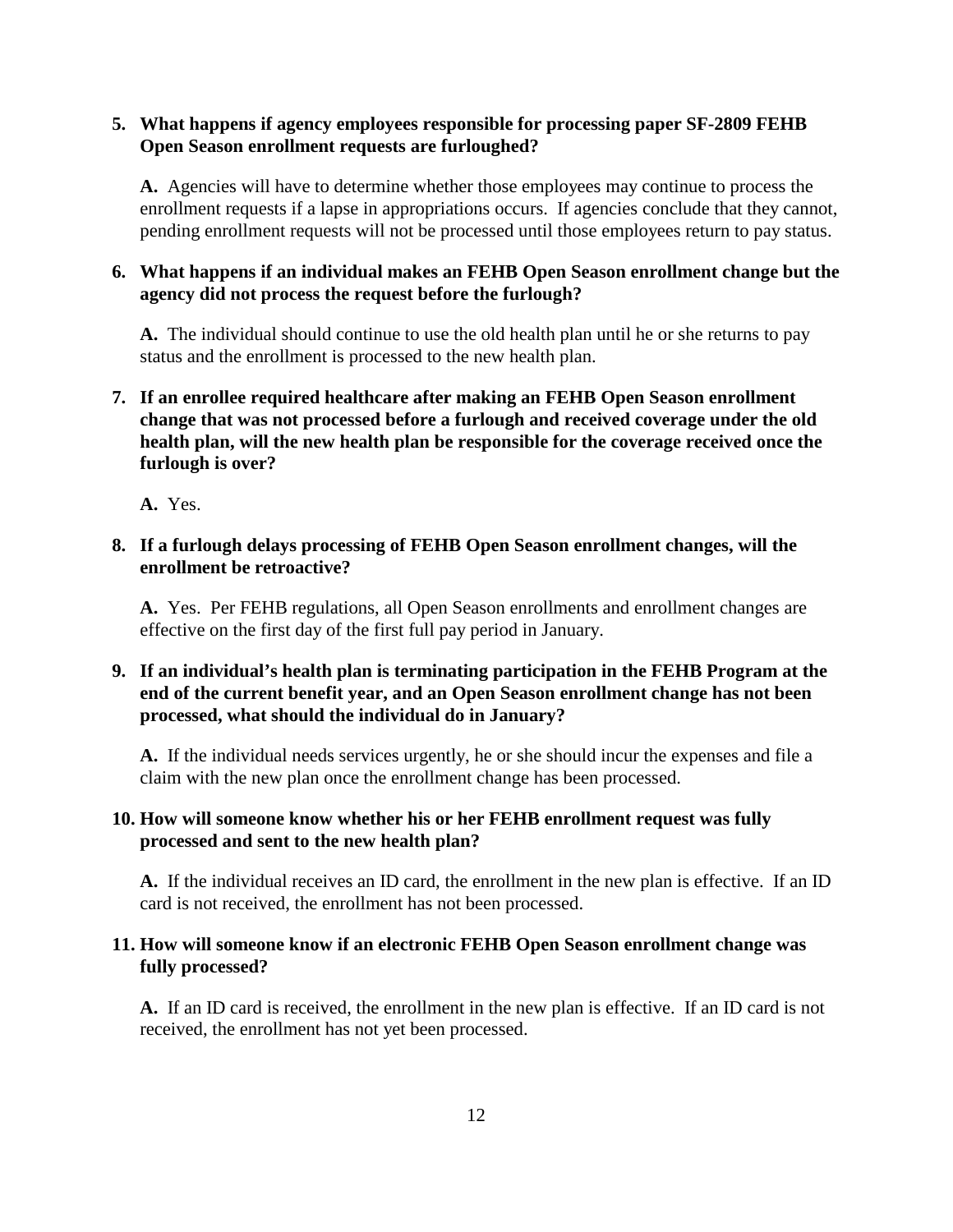**12. What happens to an individual not currently covered under the FEHB who elected to enroll during Open Season if the enrollment has not been processed and will not be processed until after the furlough? Does this individual still have coverage with the elected plan? If so, when?**

**A.** Yes, such an individual would have coverage beginning on the first day of the first full pay period in January. Expenses incurred will be reimbursed by the plan once the enrollment has been processed. We suggest that such individuals ensure they use the plan's providers to get the maximum benefits. For fee-for-service plans, check the health plan's website for a list of network providers.

## **13. What happens to an employee's Federal Employees' Group Life Insurance (FEGLI) Program coverage if furloughed?**

**A.** Coverage continues for 12 consecutive months in a nonpay status without cost to the employee or to the agency. Neither the employee nor the agency incurs a debt during this period of nonpay.

# **14. What happens to an employee's Flexible Spending Account (FSAFEDS) coverage if furloughed?**

**A.** Payroll deductions will cease for any employee that does not receive pay. The employee remains enrolled in FSAFEDS, but eligible health care claims incurred during a non-pay status will not be reimbursed until the employee returns to a pay status and allotments are successfully restarted. The remaining allotments are recalculated over the remaining pay periods to match the participant's election amount.

Eligible dependent care expenses incurred during a non-pay status may be reimbursed up to whatever balance is in the employee's dependent care account—as long as the expense incurred during the non-pay status allows the employee (or spouse if married) to work, look for work or attend school full-time.

#### **15. Will the effective date of my FSAFEDS enrollment be affected?**

**A.** No.

# **16. What happens to an employee's Federal Long Term Care (FLTCIP) Program coverage if furloughed?**

**A.** Payroll deductions will cease for any employee that does not receive pay. Coverage will continue so long as premiums are paid. If Long Term Care Partners does not receive payment for three consecutive pay periods, they will begin to direct bill the enrollee. The enrollee should pay premiums directly billed to him/her on a timely basis to ensure continuation of coverage.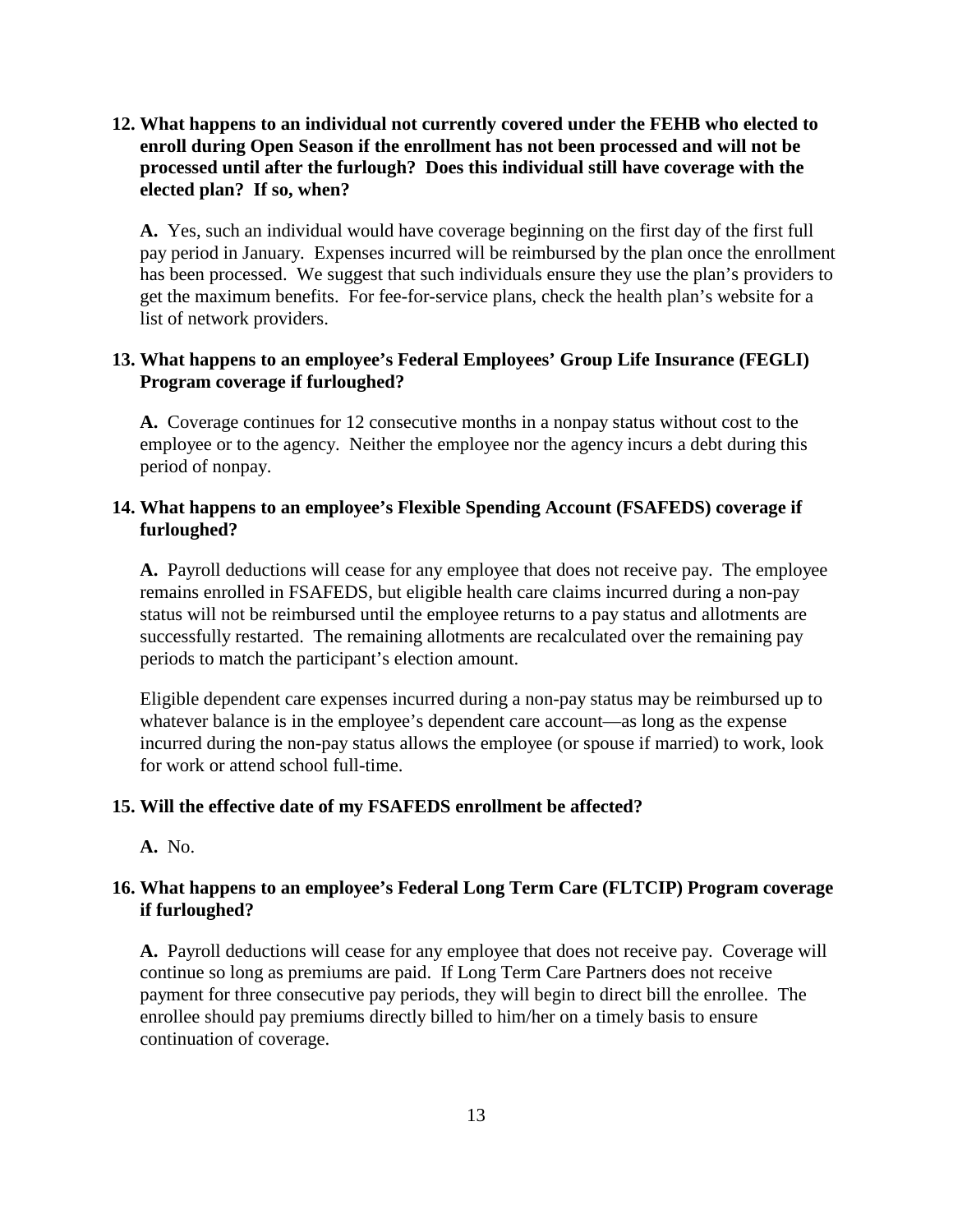# **17. What happens to an employee's Federal Dental and Vision (FEDVIP) Program coverage if furloughed?**

**A.** Payroll deductions will cease for any employee that does not receive pay. BENEFEDS will generate a bill to enrollees for premiums when no payment is received for two consecutive pay periods. The enrollee should pay premiums directly billed to him/her on a timely basis to ensure continuation of coverage.

## **18. Will the effective date of my FEDVIP Open Season enrollment be affected?**

**A.** No.

# **19. What is the effect of a shutdown furlough on Thrift Savings Plan (TSP) contributions, investments, and loans?**

**A.** Agencies and employees should refer to the TSP website or contact their agency representative for information. Agency representatives may contact the Federal Retirement Thrift Investment Board at (202) 942-1450 for additional information.

## <span id="page-16-0"></span>**I. Employee Assistance**

# **1. Are employees entitled to unemployment compensation while on furlough?**

**A.** It is possible that furloughed employees may become eligible for unemployment compensation. State unemployment compensation requirements differ. Some States require a 1-week waiting period before an individual qualifies for payments. In general, the law of the State in which an employee's last official duty station in Federal civilian service was located will be the State law that determines eligibility for unemployment insurance benefits. (See the Department of Labor website "Unemployment Compensation for Federal Employees" at [http://workforcesecurity.doleta.gov/unemploy/unemcomp.asp.](http://workforcesecurity.doleta.gov/unemploy/unemcomp.asp)) Agencies or employees should submit questions to the appropriate State (or District of Columbia) office. The Department of Labor's website provides links to individual State offices at [http://www.servicelocator.org/OWSLinks.asp.](http://www.servicelocator.org/OWSLinks.asp)

## **2. Can I take a TSP loan while I'm furloughed?**

A. Agencies and employees should refer to the **TSP** website or contact their agency representative for information. Agency representatives may contact the Federal Retirement Thrift Investment Board at (202) 942-1450 for additional information.

# **3. What resources are available if a Federal employee needs financial assistance during a government shutdown?**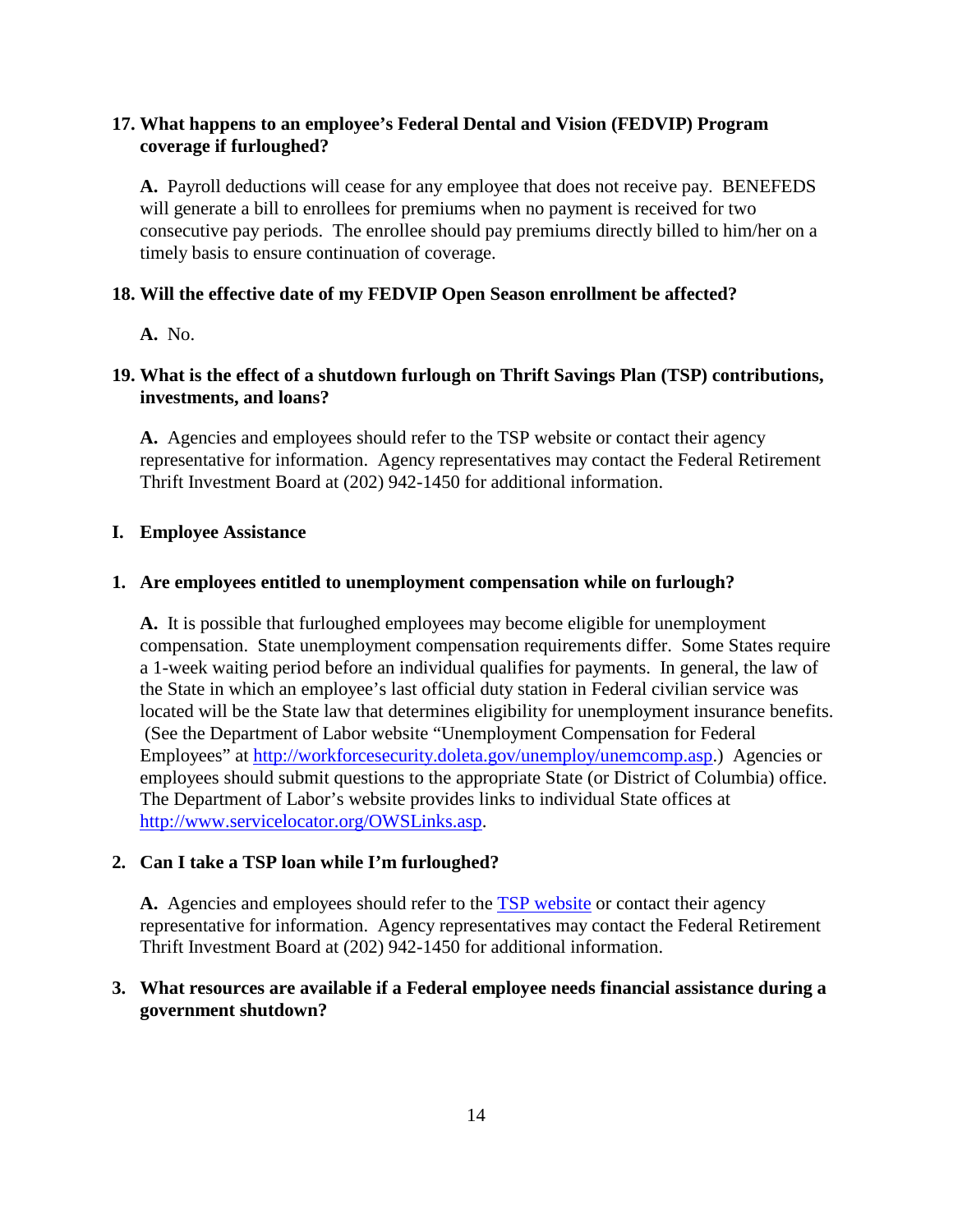**A.** Some agency employee assistance programs (EAP) include financial consultation services. In addition, employees may want to contact their financial institution, credit union or learn about their options through the Thrift Savings Plan [\(www.tsp.gov\)](http://www.tsp.gov/).

## **4. How will Federal employees access Employee Assistance Program (EAP) services in the event of a government shutdown?**

**A.** EAP services can be helpful in providing confidential counseling and coaching with experienced, licensed counselors—including legal and financial consultation. Federal employees are advised to contact their agency's EAP office to determine whether services will be available in the event of a lapse in appropriations. Many Federal agency EAPs are serviced by Federal Occupational Health (FOH), a division of HHS. Employees who know their agency uses FOH as a provider may contact their toll free EAP phone number (800) 222-0364 (TTY 888- 262-7848) to find out how to access EAP services during a lapse in appropriations.

#### <span id="page-17-0"></span>**J. Service Credit for Various Purposes**

#### **1. Is furlough or leave without pay (LWOP) considered a break in service?**

**A.** No, both mean the employee is in a nonpay, nonduty status for those days/hours. However, extended furlough or LWOP may affect the calculation of creditable service for certain purposes.

#### **2. To what extent does nonpay status affect Federal employee benefits and programs?**

**A.** The effects of a nonpay status (which includes furlough, leave without pay, absence without leave, and suspension) on Federal employee benefits and programs vary based on

current law and regulation. For additional information, see OPM's fact sheet on the "Effect of Extended Leave Without Pay (or Other Nonpay Status) on Federal Benefits and Programs" at [http://www.opm.gov/policy-data-oversight/pay-leave/leave-administration/fact](http://www.opm.gov/policy-data-oversight/pay-leave/leave-administration/fact-sheets/effect-of-extended-leave-without-pay-lwop-or-other-nonpay-status-on-federal-benefits-and-programs/)[sheets/effect-of-extended-leave-without-pay-lwop-or-other-nonpay-status-on-federal](http://www.opm.gov/policy-data-oversight/pay-leave/leave-administration/fact-sheets/effect-of-extended-leave-without-pay-lwop-or-other-nonpay-status-on-federal-benefits-and-programs/)[benefits-and-programs/.](http://www.opm.gov/policy-data-oversight/pay-leave/leave-administration/fact-sheets/effect-of-extended-leave-without-pay-lwop-or-other-nonpay-status-on-federal-benefits-and-programs/)

#### <span id="page-17-1"></span>**K. Federal Employees on Military Duty**

## **1. Can employees who are taking military leave under 5 U.S.C. 6323 for days covered by a furlough continue to do so during a shutdown furlough?**

**A.** No. As with other types of paid leave, paid military leave must be canceled for days covered by the furlough.

For employees on active military duty, their status as Absent-Uniformed Service (formerly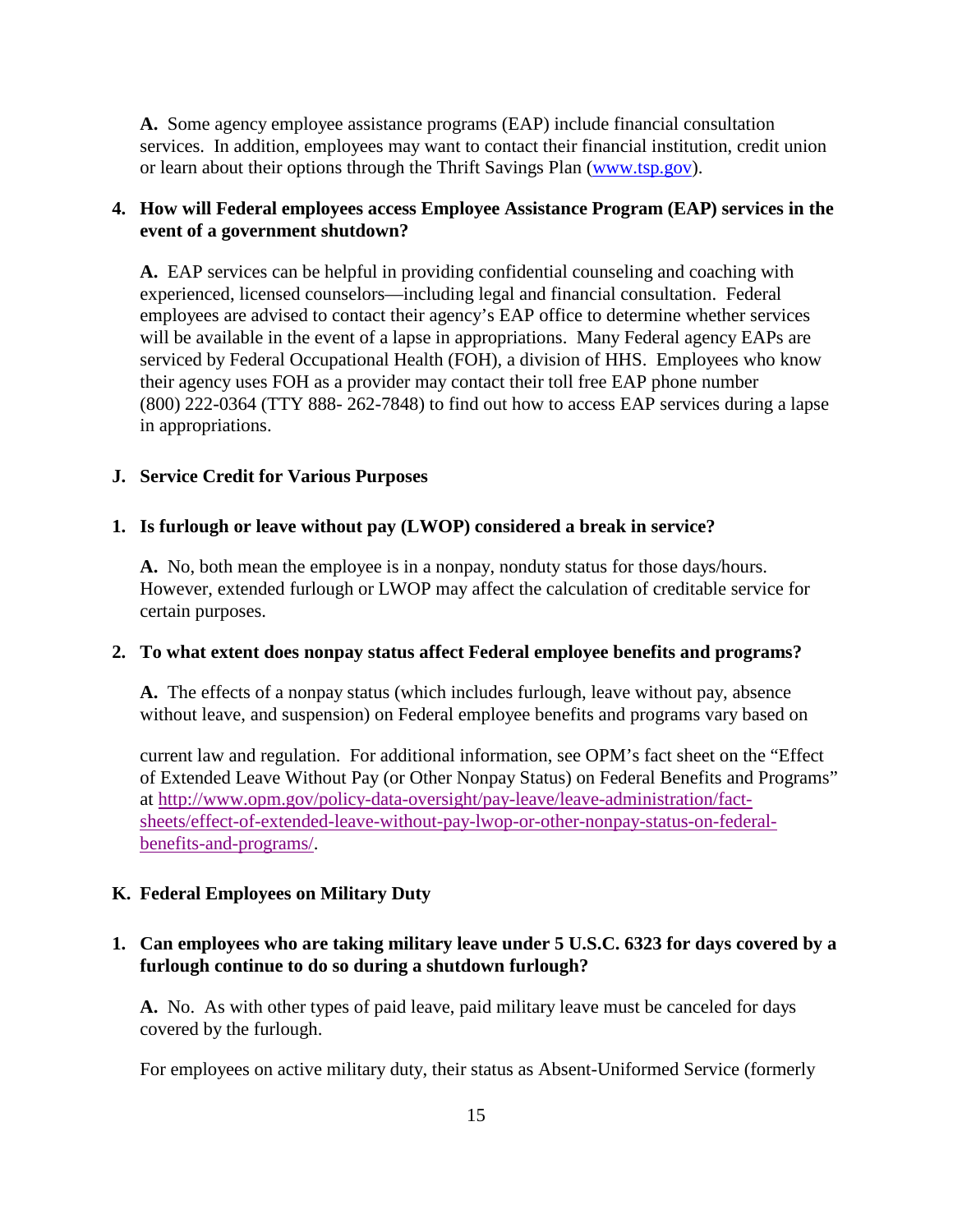Leave Without Pay-Uniformed Service (LWOP-US)) is unchanged by periods of intermittent [annual or military leave, per the guidance in the](http://www.opm.gov/faqs/topic/payleave/index.aspx?cid=f24794b1-dc27-41d8-b4e0-255cefc2c817) Frequently Asked Questions on Military Leave.

# **2. Will employees continue to receive a reservist differential payment (5 U.S.C. 5538) while on active duty when they are furloughed from their Federal civilian employment?**

**A.** No. The reservist differential payments are intended to make up the difference between the employee's customary civil service compensation and his or her military pay, and they are made from the funds of the employing agency appropriated for the payment of employees' salaries. Since funds are not available for employees' salaries during a furlough, no funds may be obligated towards any type of payment for reservist differential. However, if subsequent legislation is passed reimbursing employees their civilian pay for the period of the furlough, it will be necessary for the agency to calculate any reservist differential payments that may be owed.

# **3. Will there be an impact on an employee's General Schedule or Federal Wage System within-grade increase (WGI) waiting period due to an employee being in an Absent-Uniformed Service status during a shutdown furlough?**

**A.** No. The furlough has no impact on an employee's General Schedule or Federal Wage System WGI waiting period if the employee is in an Absent-Uniformed Service status. An absence for the purpose of engaging in military service is creditable service in the computation of waiting periods for successive WGIs when the employee returns to a pay status through the exercise of a restoration right provided by law, Executive order, or regulation. See 5 CFR 531.406(c)(1)(i) and 5 CFR 532.417(c)(4).

# <span id="page-18-0"></span>**L. Retirement**

# **1. If a shutdown furlough occurs during the 3 years of service prior to retirement, what effect will time in a furlough status have on an employee's high-3 average pay?**

**A.** Generally there will be no effect on the high-3 average pay unless the furlough causes the employee to be in a nonpay status for more than 6 months during the calendar year.

# **2. Are the retirement rules concerning the effect of a shutdown furlough the same for employees under the Civil Service Retirement System and the Federal Employees Retirement System?**

**A.** Yes.

# **3. What will happen to employees who would have retired during a shutdown furlough?**

**A.** For employees who, on or before the requested retirement date, submitted some notice of their desire to retire, agencies should, when the lapse in appropriations ends, make the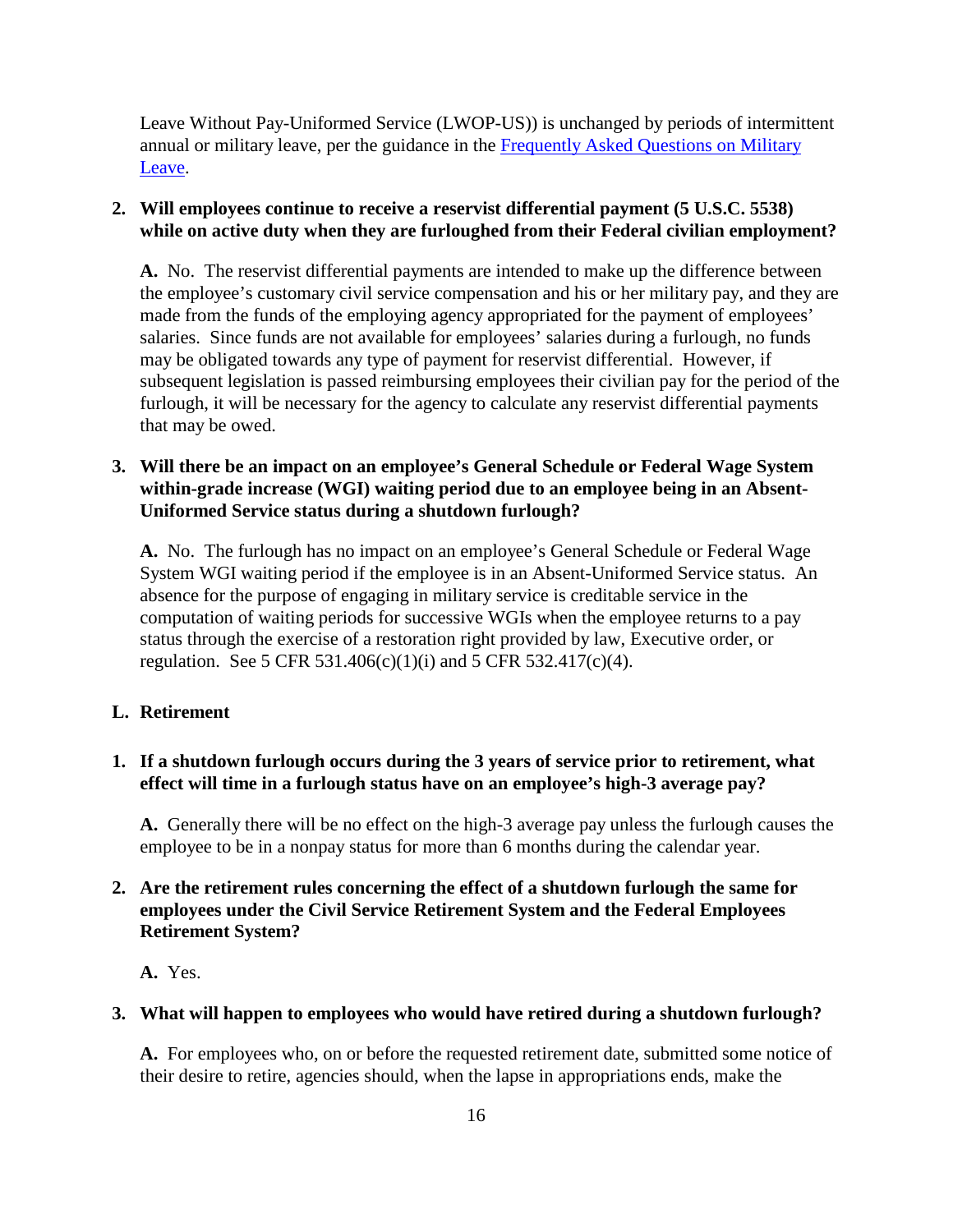retirement effective as of the date requested. The retirement request may be informal (such as a letter requesting retirement), and can be either mailed or personally submitted to the agency. Any additional required paper work, such as the formal retirement application form, may be completed when the agency reopens. No time spent by the retiree in such actions after the effective date of the retirement may be considered as duty time, since the individual would no longer be an employee of the agency.

**4. If an employee is scheduled to retire before the end of the leave year with an annual leave balance of over the maximum leave ceiling (e.g., 240, 360, or 720 hours, as applicable) and the furlough prevents the employee's retirement from getting processed until January, does the employee lose his or her annual leave above the maximum leave ceiling?**

**A.** No. The employee's retirement would be retroactively applied to a date prior to the end of the leave year, and the employee would receive the full amount of accumulated and accrued annual leave in a lump-sum payment.

#### <span id="page-19-0"></span>**M. Retirement Services: Government Closure**

# **1. I'm a Federal retiree. Will I still receive my monthly annuity payment during a government shutdown?**

**A.** Yes, Federal retirees under the CSRS and FERS retirement systems will still receive their scheduled annuity payments on the first business day of the month.

#### **2. How can I make updates or changes to my retirement account?**

**A.** OPM's Retirement Services is available to assist you with your retirement account. As always, you can make many of these changes online through [Services Online](https://www.servicesonline.opm.gov/) or by calling Retirement Services at 1-888-767-6738. Due to the volume of calls, we recommend that you first use the online services site to make immediate updates and changes.

#### **3. How do I report the death of a family member during a government shutdown?**

**A.** You can report the death and apply for benefits by accessing <http://www.opm.gov/retirement-services/>or calling us at 1-888-767-6738. You must still apply, as you normally would, for survivor benefits after the death of an annuitant.

If the family member was a Federal employee at the time of death, survivors must contact the agency for which the deceased worked. If the employing agency is closed, you may need to wait until after a government furlough to begin the process.

## **4. I recently retired from Federal service. Will my retirement application be delayed by a government shutdown?**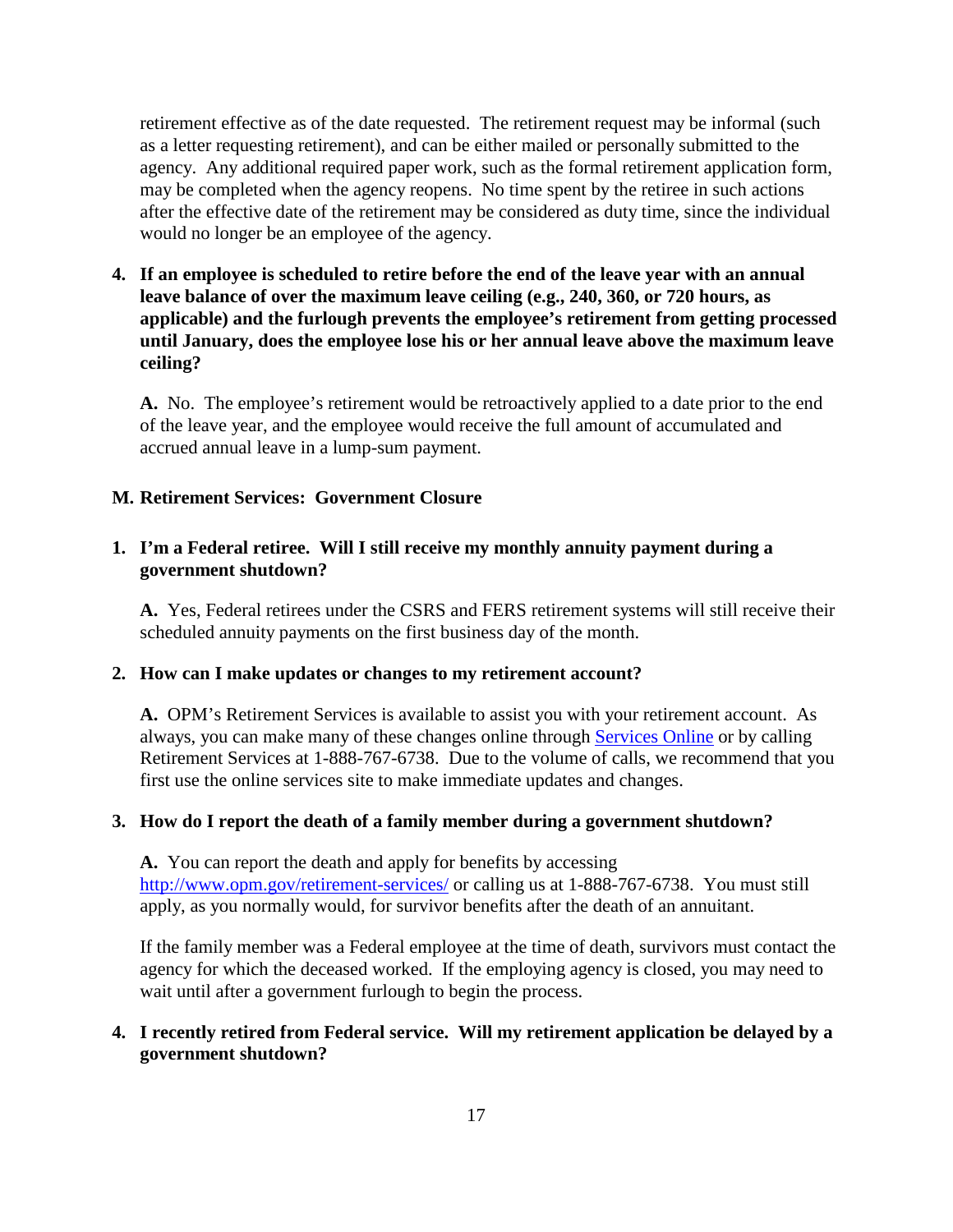**A.** If your agency or payroll center submitted your retirement application to OPM, you will begin receiving interim annuity payments while OPM retirement specialists process your application. Because OPM Retirement Services is funded by the Trust Fund it manages, OPM Retirement Services employees will still be working normal operating hours during a government furlough.

If your agency or payroll center has not yet submitted your retirement application or the application is incomplete, you will likely experience some delay as OPM must wait on other agencies to submit all of the information needed to process your retirement. Some of these agencies may not be operating during a government furlough.

#### **5. I applied for disability benefits. Will my application still be processed?**

**A.** Disability, reconsideration, and appeals employees at OPM will continue working on your case. If the application requires additional information from other agencies, expect delays during a government furlough.

#### **6. Can I submit a Court Ordered Benefit during a government furlough?**

**A.** Yes, OPM employees will continue working to process court ordered benefits. If the application requires additional information from other agencies, expect delays during a government furlough.

#### <span id="page-20-0"></span>**N. Payments upon Separation from Federal Service**

# **1. If there is a shutdown furlough, how does this impact a separating employee's lumpsum payment for their unused annual leave?**

**A.** In the event of a shutdown furlough, any payments incurred by the agency for an employee's lump-sum payment will be delayed until funds are available.

#### **2. How are separated employees' entitlements to severance pay affected by a shutdown furlough?**

**A.** Funds for severance pay are obligated on a day-to-day basis as the recipient accrues continuing entitlement to severance pay by not being reemployed by the Government of the United States. (Severance pay is suspended or terminated when the individual is reemployed by the Federal Government.) Severance pay is paid at the same pay period intervals as if the recipient were still employed. Any severance payment (on a payroll payday) is linked to the corresponding pay period during which the recipient accrued continuing entitlement to severance pay. If the recipient is reemployed by the Federal Government during a pay period, he or she is entitled to a prorated severance payment covering the days in the period prior to reemployment (e.g., 2/5 of one week's pay if the recipient was reemployed on the third workday of the pay period).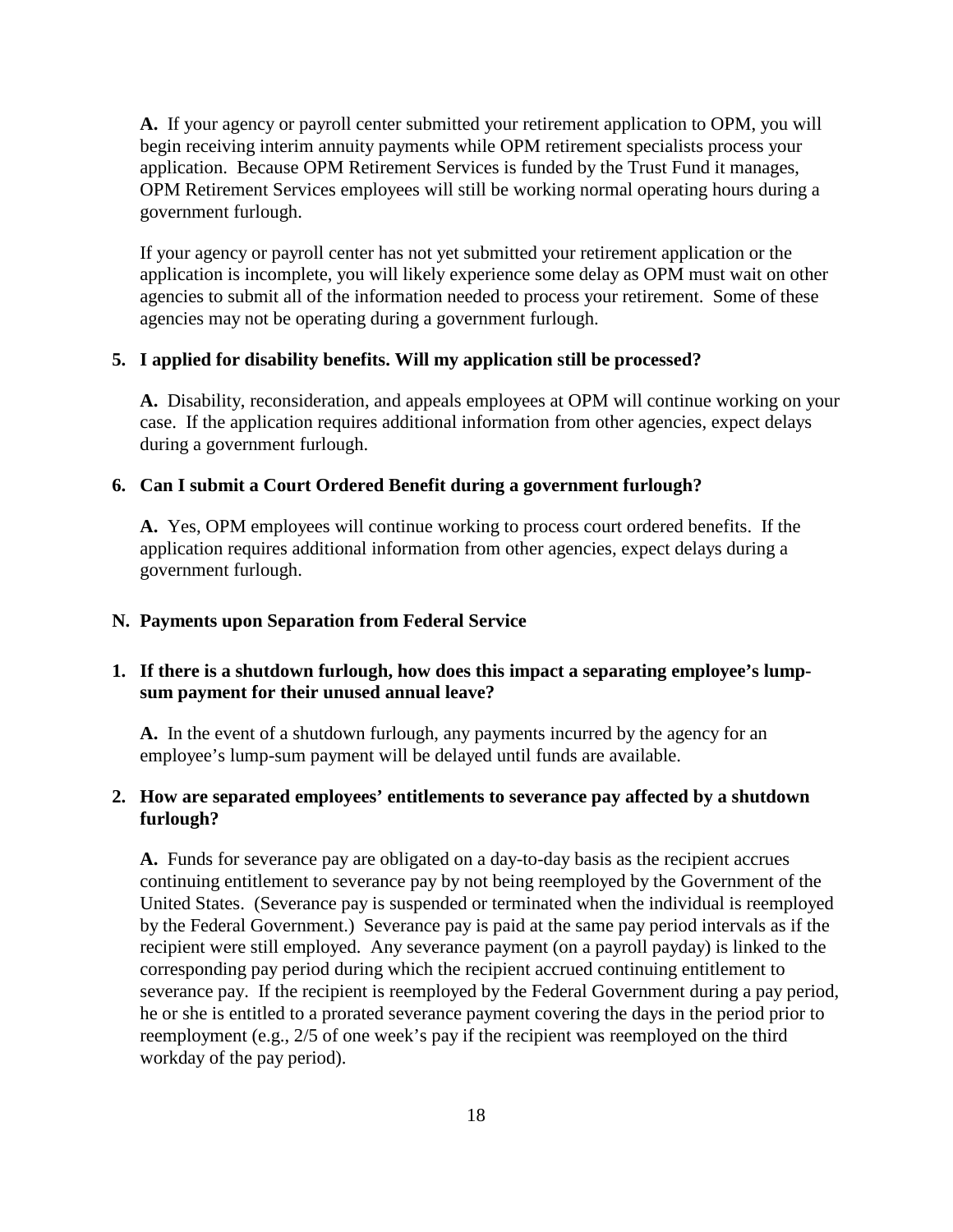Thus, in the case of a shutdown furlough, accrued but unpaid severance pay represents an obligation to be paid from funds available before the lapse in appropriations occurred. Just as payroll checks for work performed prior to a lapse in appropriations can be processed as part of the orderly suspension of nonexcepted activities, severance pay checks covering days before the lapse may also be processed.

No funds may be authorized for severance payments for days during the lapse until an appropriation is enacted.

Additional information on severance pay (including eligibility criteria and payment formulas) can be found at [http://www.opm.gov/policy-data-oversight/pay-leave/pay-administration/fact](http://www.opm.gov/policy-data-oversight/pay-leave/pay-administration/fact-sheets/severance-pay/)[sheets/severance-pay/.](http://www.opm.gov/policy-data-oversight/pay-leave/pay-administration/fact-sheets/severance-pay/)

## <span id="page-21-0"></span>**O. Benefits under the Federal Employees' Compensation Act (FECA)**

# **1. How is Continuation of Pay (COP) under the Federal Employees' Compensation Act affected by a Government shutdown?**

**A.** The Department of Labor's Office of Workers' Compensation Programs which administers the Federal Employees' Compensation Act (FECA) advises that, in the event of a Government shutdown, an employee who is disabled due to his or her injury is to be maintained in COP status during the shutdown unless the agency does not have monies available to pay the salary of that employee. If the agency does not have monies to pay salary during the shutdown but the agency's budget is subsequently restored in such a way as to allow for retroactive payment of salary during the shutdown period, the employee should receive COP for any period of disability that occurs within the shutdown. In the event an agency is legally unable to pay COP to an employee because of a lapse in appropriations, the employee may file a claim for regular FECA wage loss compensation for that period.

# **2. Are employees who are injured while on furlough or LWOP eligible to receive workers' compensation?**

**A.** No. Workers' compensation is paid to employees only if they are injured while performing their duties. Employees on furlough or LWOP are not in a duty status for this purpose. An employee who is receiving workers' compensation payments will continue to receive workers' compensation payments during a furlough and will continue to be charged LWOP.

**Note to Section O:** Any additional questions regarding Federal workers' compensation benefits should be directed to the Division of Federal Employees' Compensation, Office of Workers' Compensation Programs, U.S. Department of Labor. See [http://www.dol.gov/owcp/dfec.](http://www.dol.gov/owcp/dfec)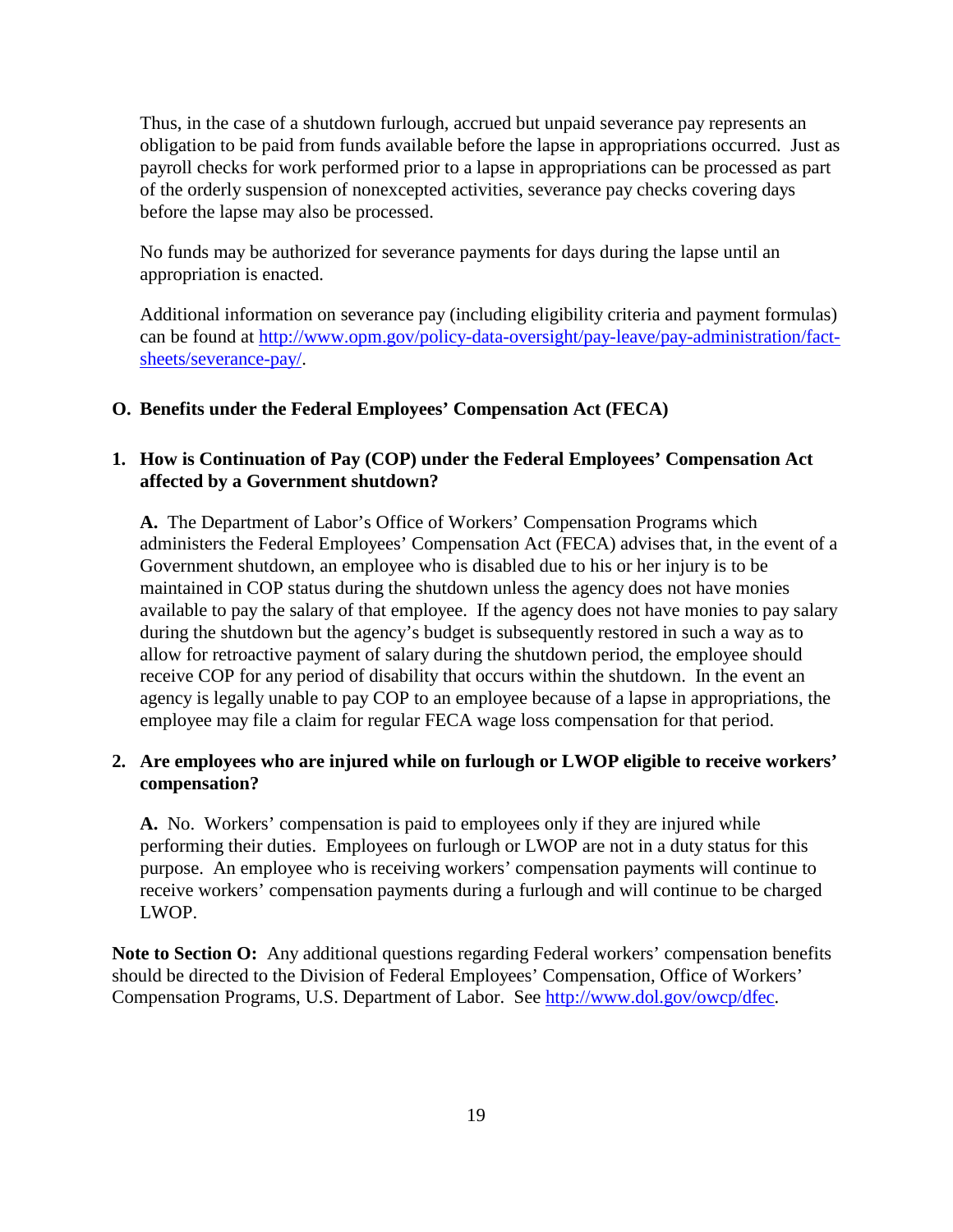#### <span id="page-22-0"></span>**P. Procedures**

#### **1. How is a shutdown furlough documented?**

**A.** Unlike an administrative furlough, agencies should *not* prepare an SF-50, "Notification of Personnel Action" (or a List Form of Notice for a group of employees who are to be furloughed on the same day or days each pay period) at the outset of a shutdown furlough. Instead, employees will receive a shutdown furlough notice citing the reasons for the furlough because the ultimate duration of a shutdown furlough is not known by agencies at the outset of the furlough. Once an appropriation has been signed by the President, agencies will be instructed on the appropriateness of preparing documentation consistent with Chapters 15 and 16 of *[The Guide to Processing Personnel Actions](http://www.opm.gov/policy-data-oversight/data-analysis-documentation/personnel-documentation/#url=Processing-Personnel-Actions)*.

#### **2. In the event of a shutdown furlough, can an employee be furloughed without first receiving a written notice of decision to furlough?**

**A.** Yes.While an employee must ultimately receive a written notice of decision to furlough, it is not required that such written notice be given prior to effecting the emergency furlough or in person. Advance written notice (including through email) is preferable, but when prior written notice is not feasible, then any reasonable notice (e.g., telephonic, oral, personal email, or by mail promptly after the furlough) is permissible. See Question P.2a. for providing electronic notice of a furlough action.

# **2a. May employees conduct orderly shutdown activities remotely? May an agency provide an employee electronic notice of a furlough action?**

**A.** In many cases, orderly shutdown activities (including the distribution of furlough notices and, where necessary, the adjustment of voicemail and email messages to reflect the agency's operating status) may be conducted remotely. Agencies that issue furlough notices should consult with their respective General Counsels to ensure each step of the process is consistent with legal requirements. If the nature of an employee's shutdown activities are de minimis (i.e., can be completed in approximately 15 minutes) the agency does not need a telework agreement regarding such remote work. If an agency determines it will electronically notify affected employees of a furlough action, OPM recommends that the agency include each employee's name, address, and/or e-mail address on the decision notification so that it is clear that an employee is receiving personal notification. Agencies should also consider including in the body of the electronic correspondence, the requirement that the employee provide an email acknowledgement of receipt. If an agency doesn't receive a requested acknowledgement of receipt of an e-mail notification, it should consider delivering a paper copy of the decision notification to the employee at his or her home address by registered mail with a return receipt requested. Similarly, agencies must deliver hard copy furlough notices to those employees without agency email access.

Additionally, OPM recommends that agencies consider informing employees as soon as practicable whether or not an employee is subject to the furlough and provide a contact person who can answer questions related to this issue.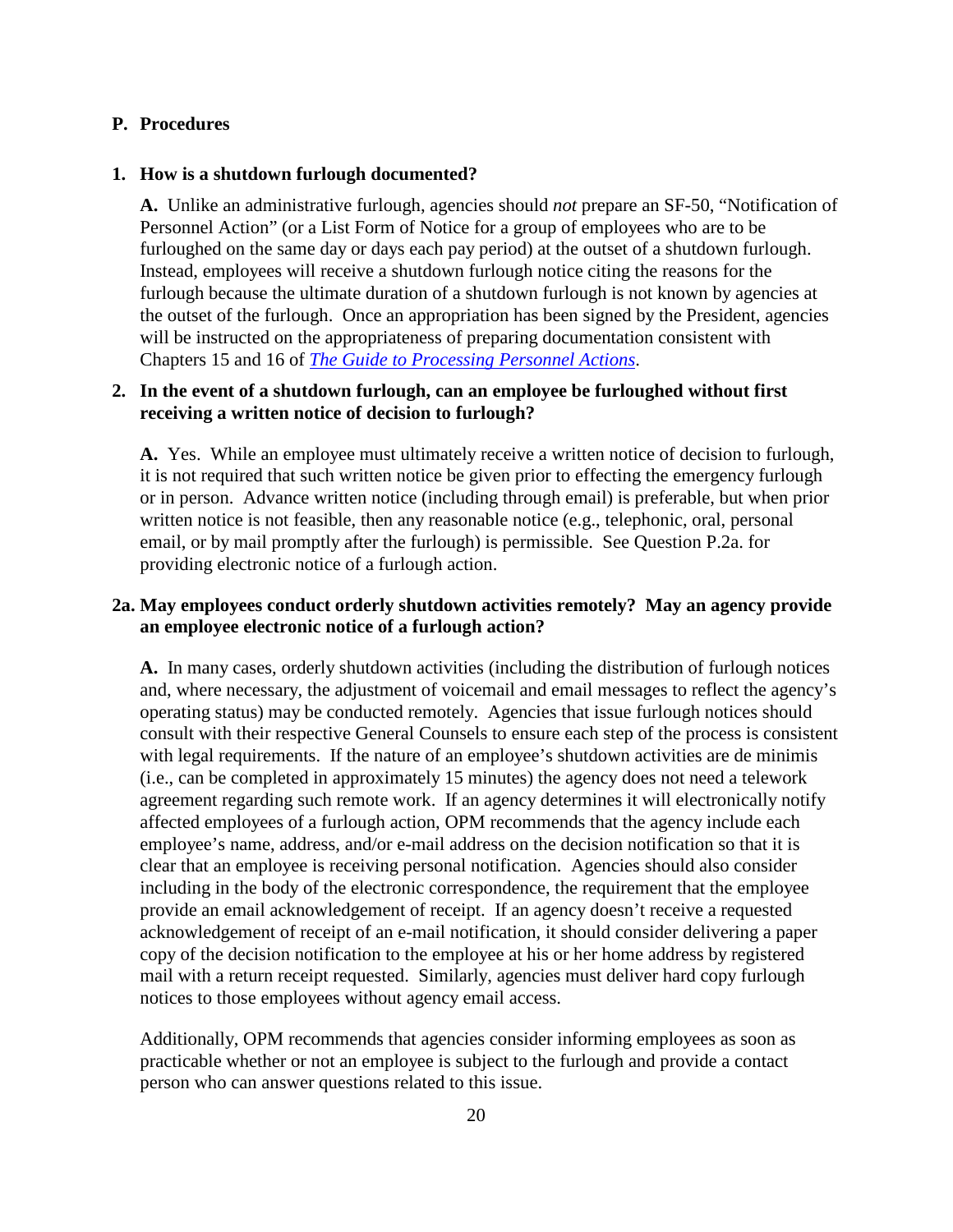Finally, agencies with bargaining unit employees are reminded that they must provide notice and opportunity to bargain over negotiable procedures and appropriate arrangements to any unions representing their employees.

# **2b. What are an agency's regulatory obligations in providing an appellant the Merit Systems Protection Board (MSPB) appeal information in the adverse action furlough decision notice?**

**A.** As summarized in the April 11, 2013, Federal Register

 $(\text{http://www.gpo.gov/fdsys/bkg/FR-2013-04-11/bdf/2013-08503.pdf})$  an agency must satisfy the obligation to provide a copy of the MSPB appeal form when issuing a decision notice. Providing this MSPB appeal hyperlink form electronically [\(https://e-appeal.mspb.gov/\)](https://e-appeal.mspb.gov/) will typically satisfy the requirement of ensuring that employees subject to a decision appealable to MSPB will have effective access to the MSPB regulations and appeal form. However, if the employee informs the agency that he or she lacks Internet access, the agency is required to take steps to ensure that the employee has actual access to the MSPB's regulations and the appeal form, including providing the employee with a hard copy of these documents upon the employee's request. See Sample Notice for sample decision notice language.

# **3. What information should be included in the notice of decision of a shutdown furlough when no advance notice is issued?**

**A.** The notice must specify the reason for the furlough and state that the usual 30 calendar days advance notice was not possible due to the emergency requiring curtailment of agency operations. If some employees in a competitive level will not be furloughed because they are performing one of the excepted activities defined by OMB standards, OPM recommends a statement such as the following:

"If employees are being retained in your competitive level, they are required for orderly suspension of agency operations, or they are performing one of the excepted activities defined by law."

For career members (except reemployed annuitants) of the Senior Executive Service (SES), the written notice must provide the reason for the furlough; the expected duration of the furlough and the effective dates; the basis for selecting the appointee when some but not all SES appointees in a given organizational unit are being furloughed; the location where the appointee may inspect the regulations and records pertinent to the action; and, if the notice period is less than 30 calendar days, the reason for the shortened period. For an SES probationer, the notice should also explain the effect (if any) on the duration of the probationary period. See Question P.6a. below regarding noncareer, limited term, or limited emergency appointees and reemployed annuitants holding career appointments.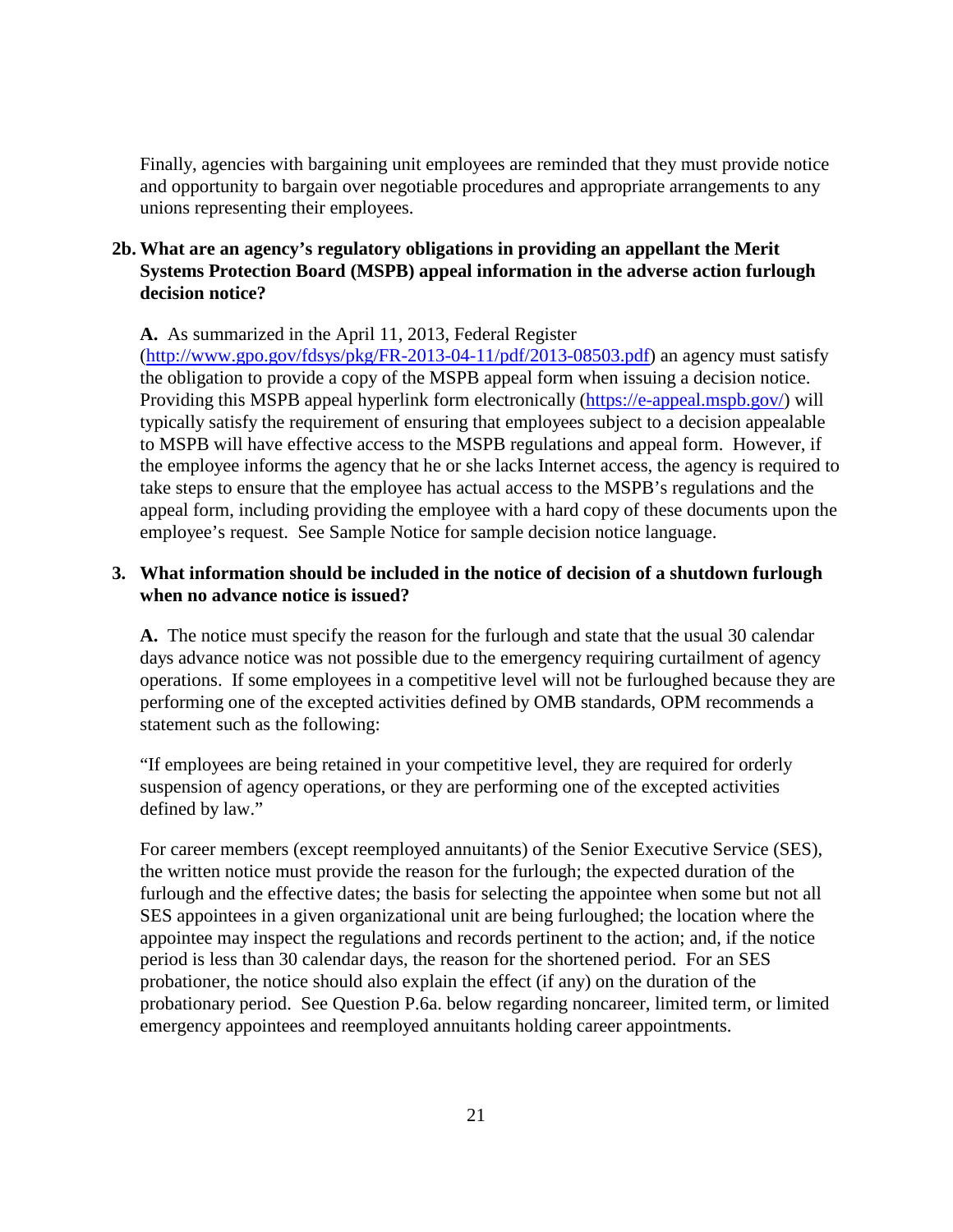All notices must include a statement of applicable appeal and grievance rights. An agency must satisfy the obligation to provide a copy of the MSPB appeal form when issuing a decision notice. Providing the MSPB appeal hyperlink form electronically [\(https://e](https://e-appeal.mspb.gov/)[appeal.mspb.gov/\)](https://e-appeal.mspb.gov/) will typically satisfy the requirement of ensuring that employees subject to a decision appealable to MSPB will have effective access to the MSPB regulations and appeal form. However, if the employee informs the agency that he or she lacks internet access, the agency is required to take steps to ensure that the employee has actual access to the MSPB's regulations and the appeal form including providing the employee with a hard copy of these documents upon the employee's request.

See "Sample Shutdown Furlough Decision Notice Due to Lapse of Appropriations." This sample can be used for SES and non-SES employees.

## **3a. How should the decision letter for a shutdown furlough be framed if the agency has not set a specific number of furlough days?**

**A**. While it is desirable when possible to inform the affected employee of a specific number of furlough days in the decision letter, the agency needs only to set out the maximum time that may be involved, so employees have as much information as possible.

# **3b. What procedural rights apply to employees who are veterans covered under 5 U.S.C. chapter 75 and 5 CFR part 752 for a shutdown furlough?**

**A.** For a shutdown furlough of a covered veteran employee, the law (5 U.S.C. 7513) gives a covered veteran employee the same procedural rights as other covered employees. Employees should consult with their agency human resources office to determine whether they are covered by 5 U.S.C. 7513 and what procedures may apply to them.

# **3c. If an employee decides to challenge a shutdown furlough, from what point would the time for appeal to the Merit Systems Protection Board run?**

**A**. Employees must file an appeal within 30 days after the effective date of their first furlough day, or 30 days after the date of their receipt of the decision notice whichever is later.

## **4. In addition to statutory and regulatory procedural requirements, what other forms of communication should an agency consider when implementing a shutdown furlough?**

**A.** Considering the uncertain and changing circumstances surrounding a shutdown furlough, agencies should make efforts to ensure that employees are provided with up-to-date and accurate information. If time permits before a furlough starts, this may be done through effective union-management communication, employee briefings, periodic bulletins, and newsletters. Once a furlough begins, agencies can also consider using 800 numbers and emails to home email accounts.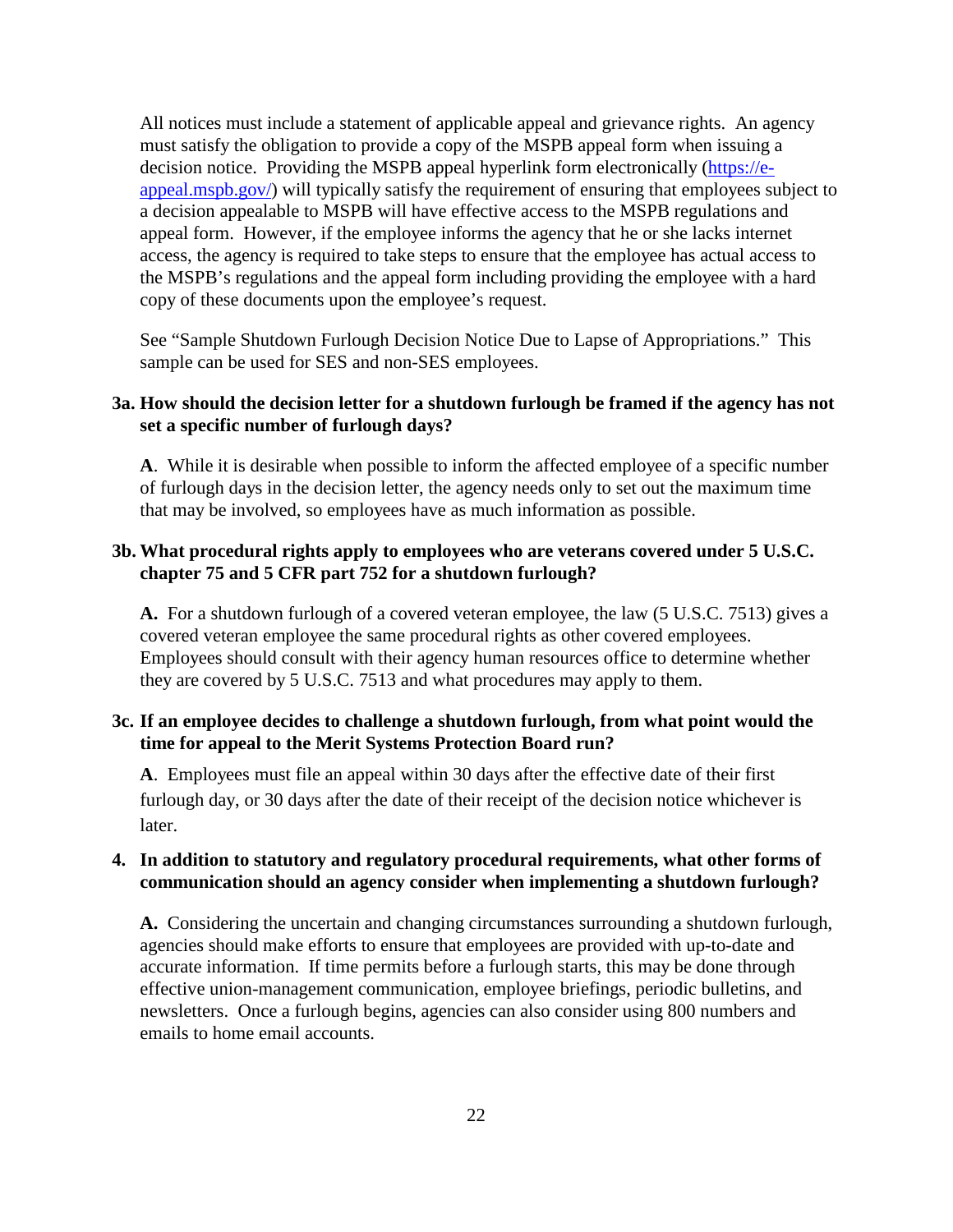## **5. How does the length of a shutdown furlough affect the procedures that are used to implement the furlough of employees?**

**A.** The length of a shutdown furlough does not affect the procedures that are used.

For most employees, shutdown furloughs lasting 30 calendar days or less (22 workdays) are covered by OPM regulations under 5 CFR part 752, adverse action procedures. Shutdown furloughs lasting 30 calendar days or less (22 workdays) for career appointees in the Senior Executive Service (except reemployed annuitants) are covered under 5 CFR part 359, subpart H. See Question P.6a. below regarding noncareer, limited term, or limited emergency appointees in the SES and reemployed annuitants holding career appointments.

Shutdown furloughs lasting more than 30 calendar days (22 workdays) are also covered by OPM regulations under 5 CFR part 752, adverse action procedures or 5 CFR part 359, subpart H, as applicable. When the shutdown furlough goes beyond 30 days, agencies should treat it as a second shutdown furlough and issue another adverse action or furlough notice.

NOTE: RIF furlough regulations and SES competitive furlough requirements are not applicable to emergency shutdown furloughs because the ultimate duration of an emergency shutdown furlough is unknown at the outset and is dependent entirely on Congressional action, rather than agency action. The RIF furlough regulations and SES competitive furlough requirements, on the other hand, contemplate planned, foreseeable, money-saving furloughs that, at the outset, are planned to exceed 30 days.

**6. What procedures and appeal rights are applicable for probationers, employees under temporary appointments in the competitive service, employees who are nonpreference eligible employees in the excepted service with less than 2 years of continuous service, Schedule C employees and others not covered by 5 U.S.C. chapter 75 but also affected by the shutdown furlough?**

**A.** There are no mandatory procedures; however, agencies should ensure that all administrative procedures required by negotiated agreements or internal personnel policies are followed, subject to any exceptions to those procedures that would apply in the event of a shutdown furlough.

# **6a. What procedures and appeal rights are applicable for noncareer, limited term and limited emergency employees in the SES and reemployed annuitants holding career SES appointments?**

**A.** Noncareer, limited term, and limited emergency SES appointees and reemployed SES annuitants holding career appointments are not covered by 5 CFR part 359, subpart H, and they may be furloughed under agency designated procedures, which should include certain minimum features, e.g., whenever possible, a written notice at least 1 day before the furlough that states the reason for, duration of, and effective dates of the furlough.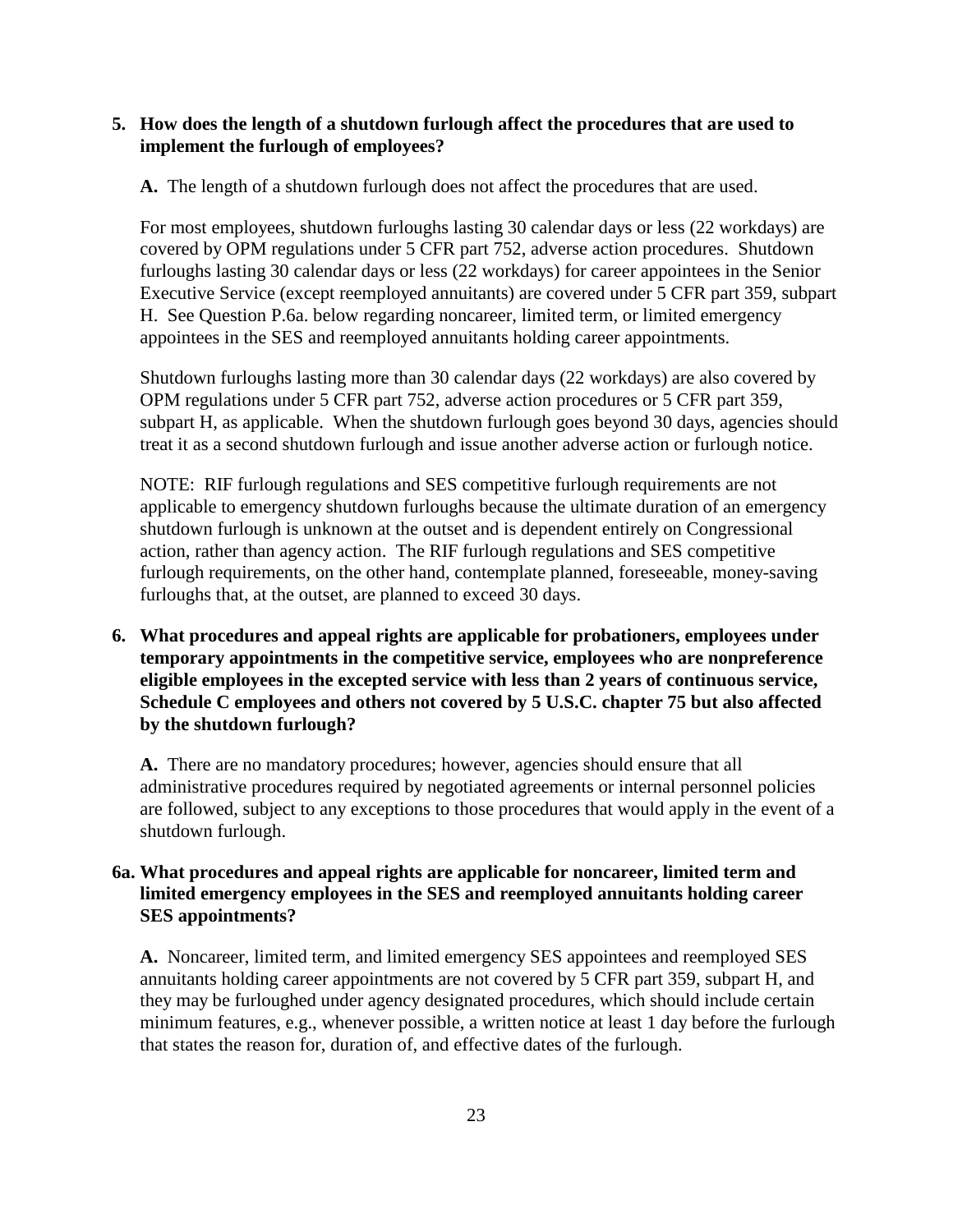#### **7. How do agencies implement a shutdown furlough for administrative law judges?**

**A.** The Antideficiency Act applies to administrative law judges (ALJs). Accordingly, they should be furloughed unless they are performing functions that are not funded by annual appropriations or meet one of the Antideficiency Act's exceptions. The Merit Systems Protection Board (MSPB) has adopted procedures for implementing furloughs for ALJs, which are described in 5 CFR 1201.137–141. Those procedures, however, do not specifically address the unique issues raised by an emergency furlough necessitated by a Government shutdown. Accordingly, agencies should consult their legal counsel about how to implement a furlough of ALJs.

#### **8. What happens to new employees who are scheduled to report to work for the first time during a shutdown furlough?**

**A.** By law, individuals do not become Federal employees until they report for work and are sworn in. Agencies should consider delaying the enter-on-duty date for new employees who are scheduled during a shutdown furlough.

**9. At the time of an appropriations lapse, an employee who is funded through a lapsed appropriation is on temporary duty assignment away from the employee's normal duty station. The agency notifies the employee to return to the employee's normal duty station. Can the employee elect to delay the return? If the employees decides to delay the return, and as a result the employee incurs additional travel costs, who is liable for those additional travel costs?**

**A.** Employees who are notified to return home should do so as soon as practicable. When an employee returns promptly, the travel expenses that the employee incurs in the return are properly-incurred obligations of the agency (as part of the agency's orderly-shutdown activities), and the agency will reimburse these travel costs after appropriations are enacted and are available for that purpose. If, however, an employee elects not to return promptly and, as a result of this decision, the employee incurs additional travel expenses, those additional travel expenses are not obligations of the agency, and will not be reimbursed (instead, the employee is personally liable for the additional travel expenses); while the employee will be personally liable for the additional travel expenses, the agency will continue to incur the obligation for those travel costs that would have been incurred if the employee had returned promptly, and the agency will reimburse such "prompt return" travel costs after appropriations are enacted and are available for that purpose. Finally, in the case of those employees who are notified by their agency that they are to remain on travel, because the continuation of their travel is in direct support of an excepted agency activity, their travel expenses are properly-incurred obligations of the agency (as part of the agency carrying out an excepted activity), and the agency will reimburse the travel costs after appropriations are enacted and are available for that purpose.

# **10. What happens to current Federal employees who are scheduled to transfer to a new agency during a shutdown furlough?**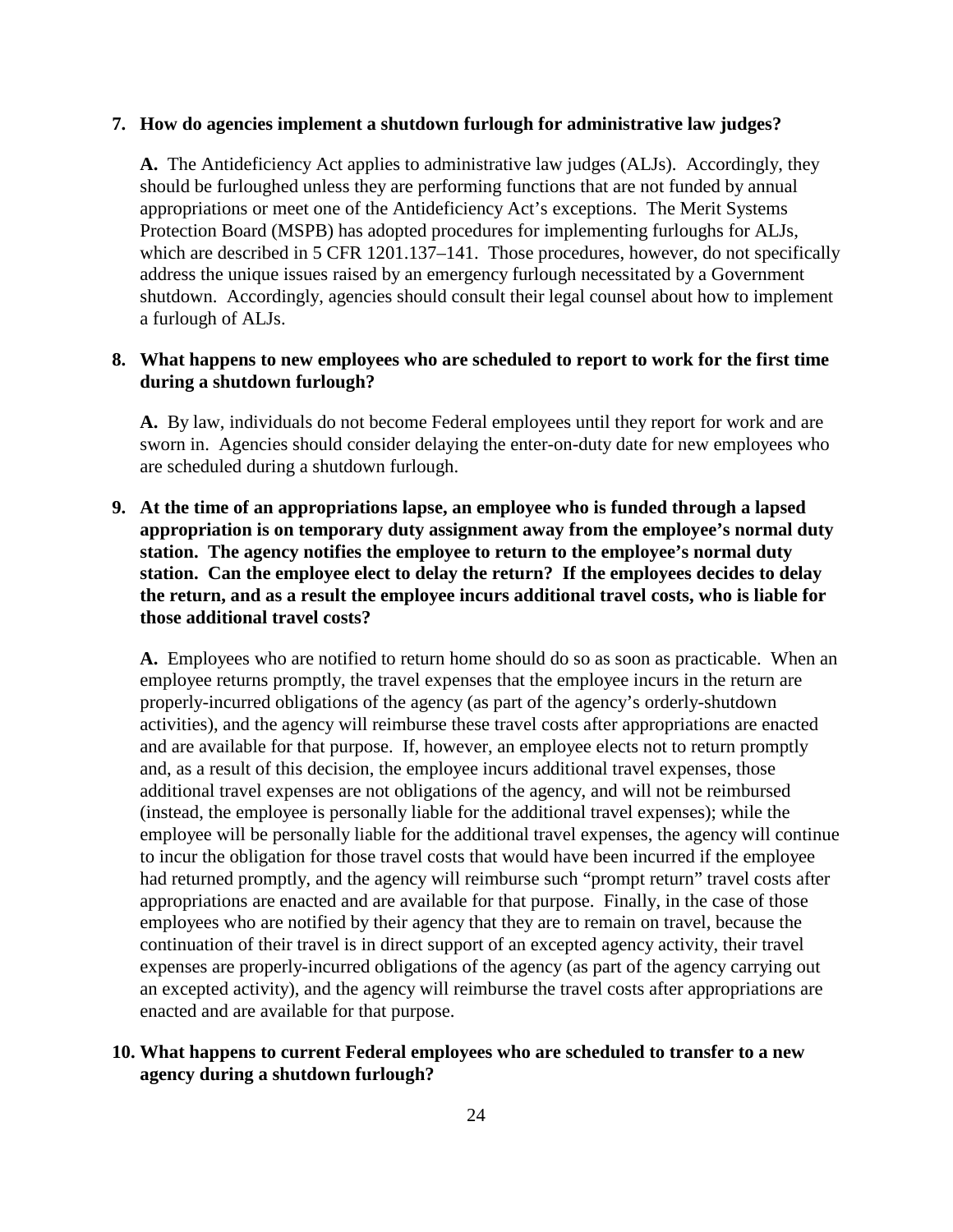**A.** Agencies should consider delaying the enter-on-duty date for employees who are scheduled to transfer to a new agency during a shutdown furlough. Such employees would remain on the rolls of their former agency until the new transfer effective date.

## **11. Will the Merit Systems Protection Board (MSPB) be addressing furlough related appeals during the shutdown?**

**A.** Please consult the [MSPB website](http://www.mspb.gov/) for additional information on the processing of appeals during any lapse of appropriations.

# **12. If a Government shutdown occurs, how will furloughed employees be informed when it is over?**

**A.** Employees should follow their agency procedures, including any applicable collective bargaining agreements, which may include monitoring OPM's website [\(www.opm.gov\)](http://www.opm.gov/) and media outlets for notification that a continuing resolution or appropriation has been signed by the President.

#### **13. When a Government shutdown ends, when are furloughed employees expected to return work?**

**A.** If a shutdown were to occur, guidance concerning when furloughed employees should come back to work at the conclusion of the shutdown would have to be tailored to the specific situation. In the absence of such guidance, agencies should apply a rule of reason in requiring employees to return to work as soon as possible, taking into account the disruption in the lives and routines of furloughed employees that a shutdown causes.

#### <span id="page-27-0"></span>**Q. Labor Management Relations Implications**

## **1. When a lapse in appropriations requires a shutdown furlough, what is an agency's obligation to bargain?**

**A.** The decision whether to furlough employees and which activities are excepted from a furlough are management rights that are not subject to bargaining. See 5 U.S.C. §7106(a). However, when an agency determines that a shutdown furlough is necessary, agencies have a duty to notify their exclusive representatives and, upon request, bargain over any negotiable impact and implementation proposals the union may submit, unless the matter of furloughs is already "covered by" a collective bargaining agreement.

In the event of unforeseeable circumstances, such as sudden emergencies requiring immediate curtailment of activities due to a Government shutdown, whatever bargaining that can occur prior to taking action should occur to the extent possible before furlough actions are necessary. However, if agreement isn't reached in the time allowed, the agency should tell the union what actions it will take and offer to continue bargaining on a post implementation basis.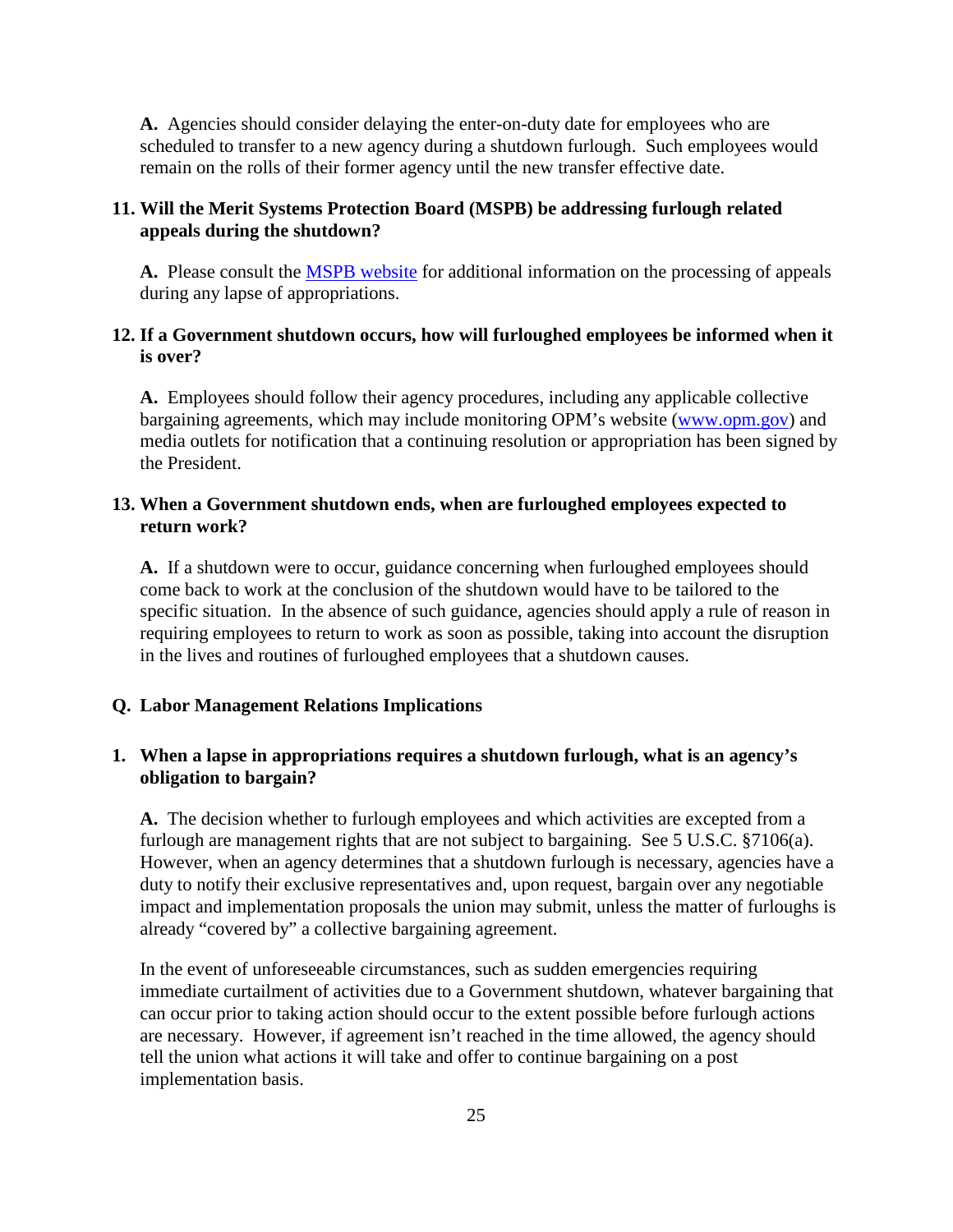## **2. Do agencies have an obligation to bargain before it is known whether a lapse in appropriations will occur?**

**A.** The law requires an agency to bargain during the term of a collective bargaining agreement on negotiable union-initiated proposals concerning matters that are not expressly contained in, or otherwise covered by, the collective bargaining agreement, unless the union has waived its right to bargain about the subject matter involved. Accordingly, there may be a bargaining obligation if a union makes negotiable proposals in advance of a shutdown that address procedures and appropriate arrangements for affected employees. Agencies should evaluate the circumstances of their situation to determine whether there is a duty to bargain on union proposals concerning furlough procedures.

# **3. What is the agency's obligation in responding to a union request under 5 U.S.C. 7114 seeking the agency's furlough plan and a list of excepted and nonexcepted employees?**

**A.** An agency is required to provide data that is normally maintained, reasonably available and necessary to perform the representational duties of a union. A union requesting information must establish a particularized need for the information by articulating, with specificity, why it needs the requested information, including the uses to which the union will put the information and the connection between those uses and the union's representational responsibilities under the statute. The union must establish that the requested information is required in order for the union to adequately represent its members. An agency denying a request for information must assert and establish any countervailing anti-disclosure interests. An agency may not satisfy its burden by making conclusory or bare assertions; its burden extends beyond simply saying "no." With this in mind, agencies will have to evaluate the circumstances of their situation to determine whether they should provide the requested information.

## **4. Can union officials work on "official time" during a shutdown?**

**A.** Unless they are exempted employees, union officials cannot work on official time during a shutdown. Furloughed employees are prohibited from working on official time, because official time is a paid status, and agencies may not incur financial obligations during a lapse in appropriations. Official time is not permitted for excepted employees because they are only permitted to work on activities that are authorized under the Antideficiency Act. Official time is used for Union representational activities, which do not fall within any of the Anti-Deficiency Act's exceptions.

## **5. Will union officials have access to their union offices if they are in furlough status and therefore not entitled to official time for representational activities?**

**A.** Generally, access to facilities during a furlough may be restricted based on funding, security or other issues. Depending on agency operations, a particular facility, or portions of a facility, may be fully or partially operational.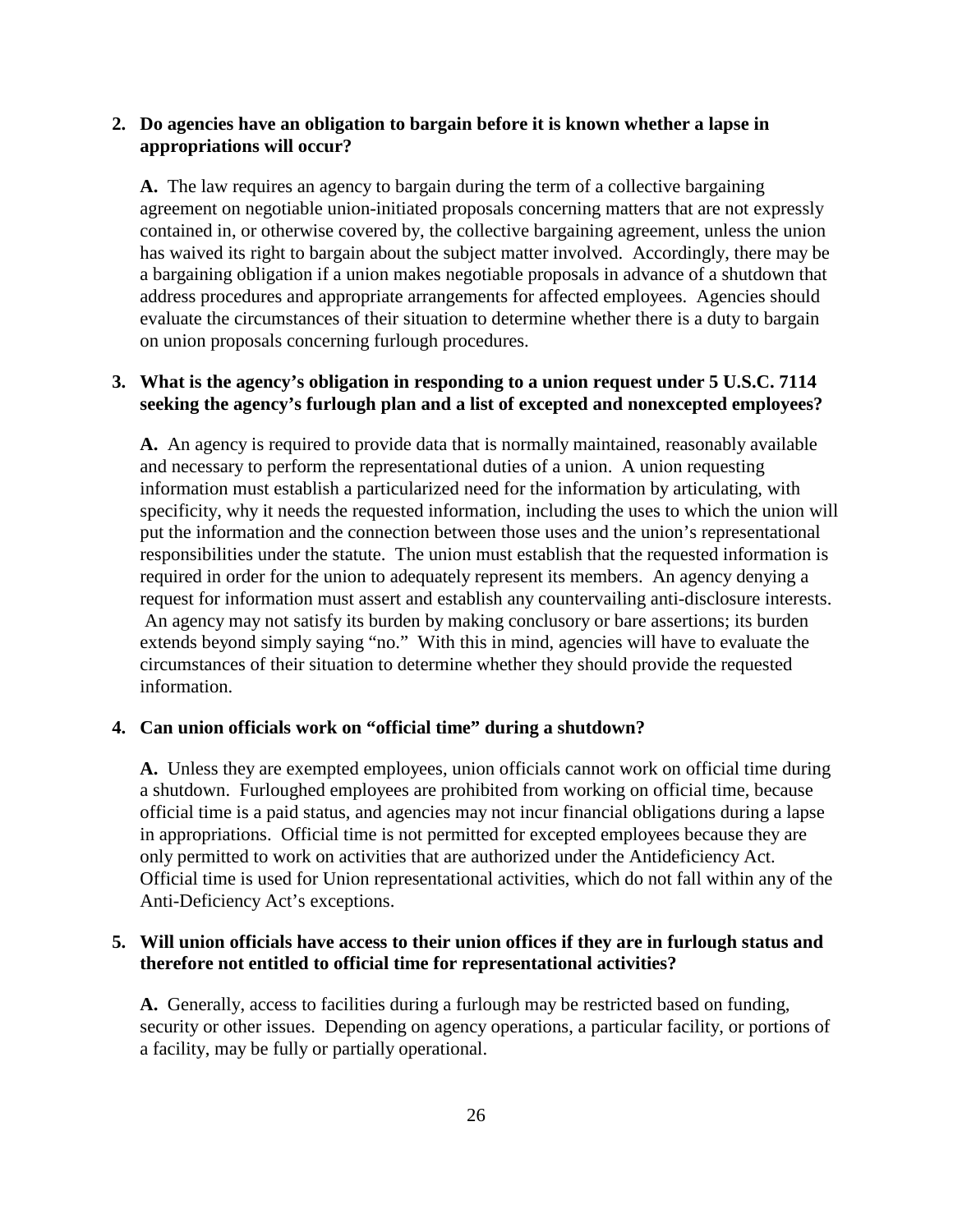Access to a union office during a period of furlough should not be prevented solely on the basis that a union official seeking access is not in a duty status. Access for representational purposes would be subject to each facility's requirements at the time, including provisions in collective bargaining agreements. If furloughed union officials are allowed access, it would be solely for the purpose of performing voluntary representational functions (i.e., they could not be working on official time or in any other way incurring obligations that would require subsequent agency payment).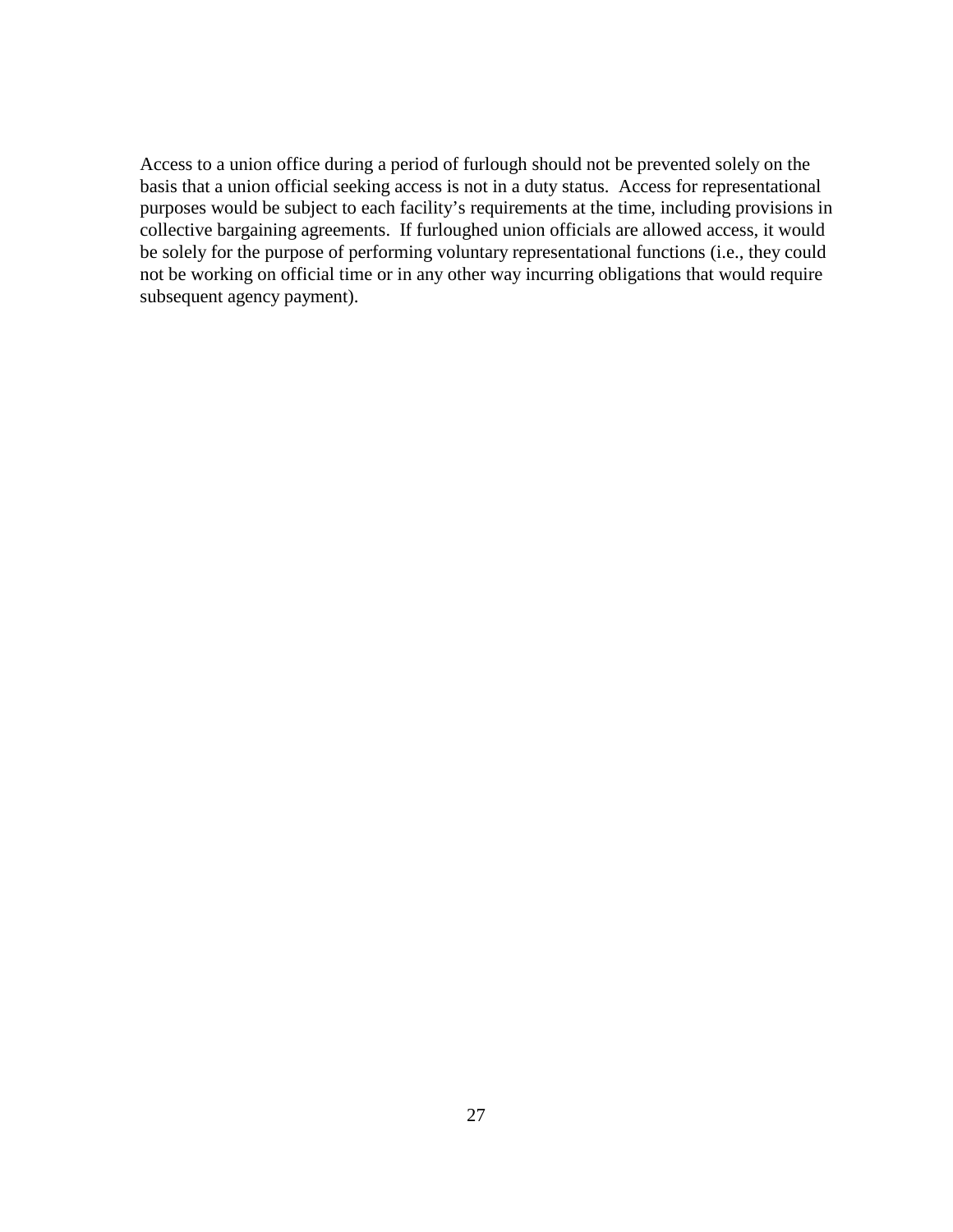# <span id="page-30-0"></span>**SAMPLE SHUTDOWN FURLOUGH DECISION NOTICE DUE TO A LAPSE OF APPROPRIATIONS**

This notice would be used for a "shutdown" furlough, where the agency no longer has the necessary funds to operate and must curtail those activities not excepted by OMB standards. In such instances there is no advance written notice proposing the action. See 5 CFR 752.404(d) and 359.806(a)).

#### **NOTICE**

In the absence of either a Fiscal Year (FY) [state year] appropriation, or a continuing resolution for [agency name], no further financial obligations may be incurred by [agency name], except for those related to the orderly suspension of [agency's name] operations or performance of excepted activities as defined in the Office of Management and Budget (OMB) memorandum for Heads of Executive Departments and Agencies dated November 17, 1981. Because your services are no longer needed for orderly suspension of operations and you are not engaged in one of the excepted functions, you are being placed in a furlough status effective [enter date]. This furlough, i.e., nonduty, nonpay status, is not expected to exceed 30 days. Therefore, this furlough notice expires on [enter date]. You should monitor public broadcasts and the Internet. When a continuing resolution or an FY [state year] appropriation for [agency name] is approved, you will be expected to return to work on your next regular duty day.

This action is being taken because of a sudden emergency requiring curtailment of the agency's activities; therefore, no advance notification is possible. The customary 30-day advance notice period and opportunity to answer are suspended under the provisions of 5 CFR 752.404(d)(2). The 30 day-advance notice otherwise required by 5 CFR 359.806(a) for Senior Executive Service (SES) career appointees (other than reemployed annuitants) may be shortened or waived.

If employees are being retained in your competitive level or competitive area, they are required for orderly suspension of agency operations or they are performing one of the excepted activities defined in the OMB memorandum.

During the furlough period, you will be in a nonduty, nonpay status and you may not work at your workplace or other alternative worksite unless and until recalled. You will not be permitted to work as an unpaid volunteer. Any paid leave (annual, sick, court, etc.) approved for use during the furlough period is cancelled.

Employees who have completed a probationary or trial period or 1 year of current continuous employment in the competitive service under other than a temporary appointment may appeal this action to the Merit Systems Protection Board (MSPB). Employees in the excepted service who have veterans preference may appeal to MSPB if they have completed 1 year of current continuous service in the same or similar positions as the one they now hold. Employees in the excepted service who do not have veterans preference and who are not serving a probationary or trial period under an initial appointment pending conversion to the competitive service may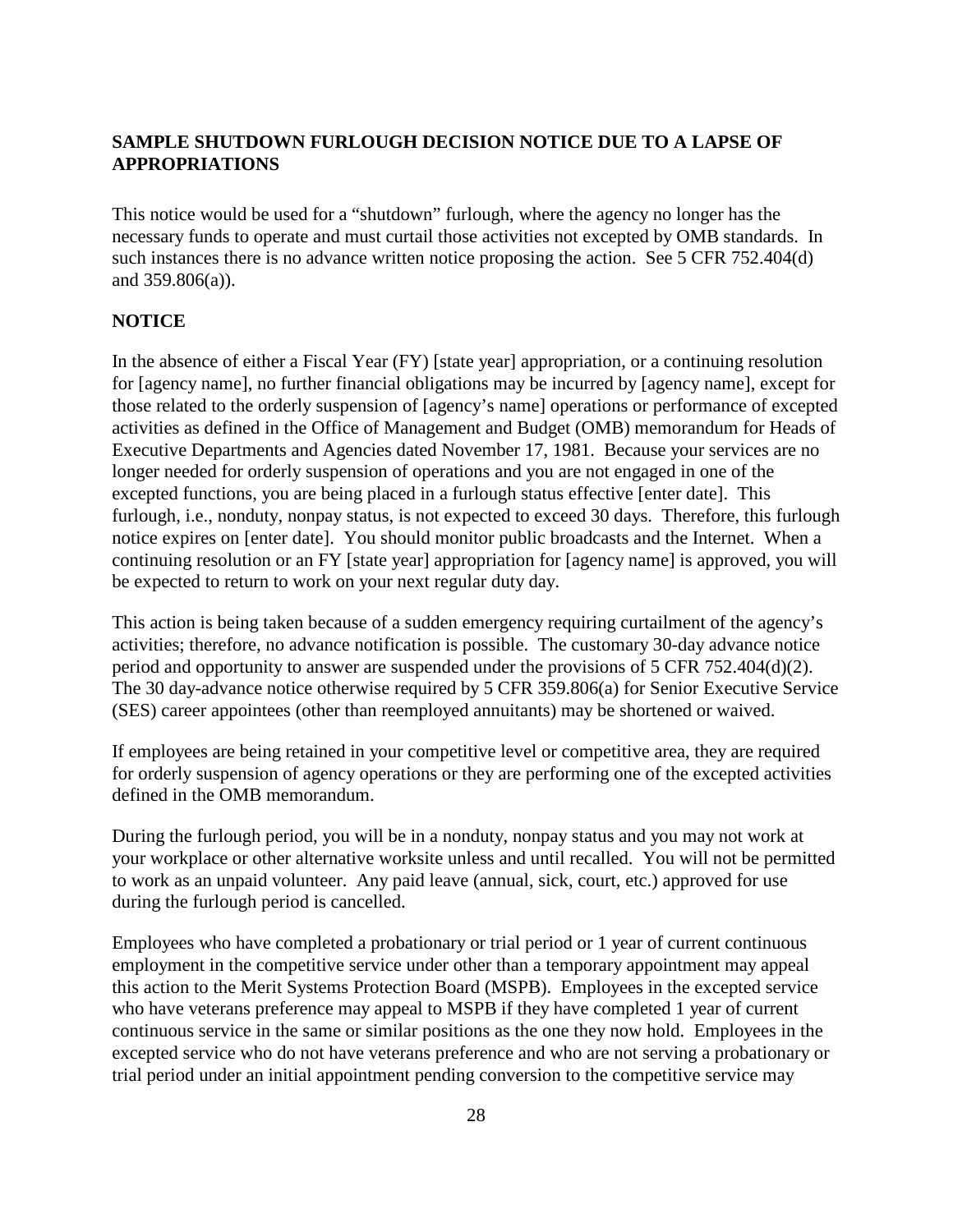appeal to MSPB if they have completed 2 years of current continuous service in the same or similar positions in an Executive agency under other than a temporary appointment limited to 2 years or less.

Career SES appointees (except reemployed annuitants) who believe requirements of 5 CFR part 359, subpart H, or the agency's procedures have not been correctly applied may also appeal to MSPB. Career SES appointees may inspect the regulations and records pertinent to this action at the following location: [identify location and times, as appropriate].

If you have the right of appeal to MSPB and wish to appeal this action to the MSPB, you must file the appeal within 30 calendar days after the effective date of your furlough. If you wish to file an appeal, you may obtain information about the appeals process and a copy of the appeals form from the MSPB website at [http://www.mspb.gov/appeals/appeals.htm.](http://www.mspb.gov/appeals/appeals.htm) MSPB requires an appeal to be filed with the MSPB regional or field office serving the area where your duty station was located when the action was taken. Based upon your duty station, the appropriate field office is [identify appropriate regional office]. MSPB also offers the option of electronic filing at [https://e-appeal.mspb.gov/.](https://e-appeal.mspb.gov/) Employees have a right to representation in this matter and may be represented by an attorney or other person of their choosing.

Bargaining unit employees may grieve this action in accordance with the applicable negotiated agreement [provide citation to negotiated agreement] or may appeal to MSPB in accordance with the procedures outlined above, but not both. To obtain information on filing a grievance under the negotiated grievance procedure, contact [name of exclusive union representative].

*[Under the Board's October 2012 regulations, notices must also include:* 

*Notice of any right the employee has to file a grievance or seek corrective action under subchapters II and III of 5 U.S.C. chapter 12, including:* 

*(1) Whether the election of any applicable grievance procedure will result in waiver of the employee's right to file an appeal with the Board;* 

*(2) Whether both an appeal to the Board and a grievance may be filed on the same matter and, if so, the circumstances under which proceeding with one will preclude proceeding with the other, and specific notice that filing a grievance will not extend the time limit for filing an appeal with the Board;* 

*(3) Whether there is any right to request Board review of a final decision on a grievance in accordance with § 1201.155 of this part; and* 

*(4) The effect of any election under 5 U.S.C. 7121(g), including the effect that seeking corrective action under subchapters II and III of 5 U.S.C. chapter 12 will have on the employee's appeal rights before the Board.*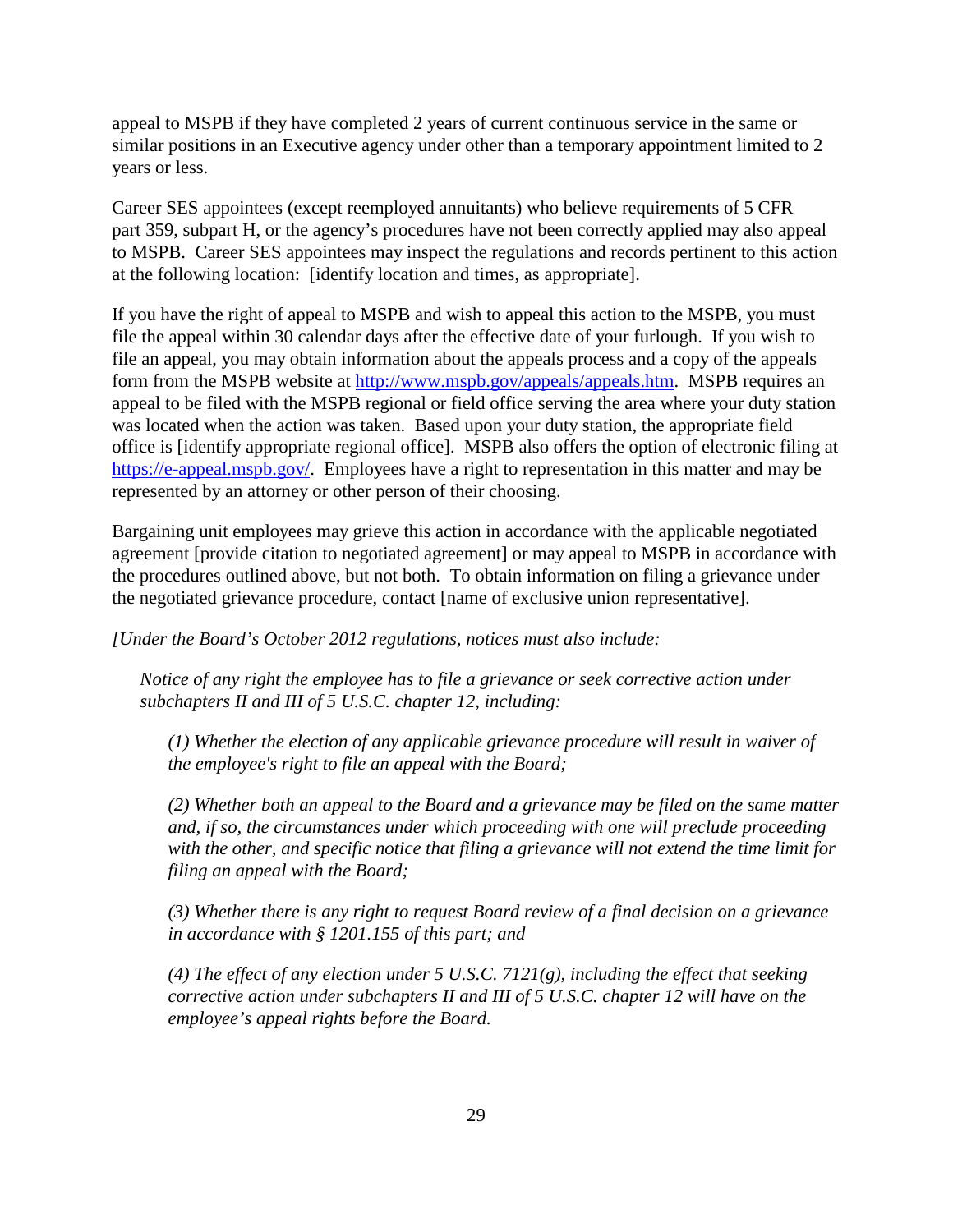*Notice of any right the employee has to file a complaint with the Equal Employment Opportunity Commission or to grieve allegations of unlawful discrimination, consistent with the provisions of 5 U.S.C. 7121(d) and 29 CFR 1614.301 and 1614.302.]* 

*[As summarized in the April 11, 2013, Federal Register [\(http://www.gpo.gov/fdsys/pkg/FR-2013-](http://www.gpo.gov/fdsys/pkg/FR-2013-04-11/pdf/2013-08503.pdf) [04-11/pdf/2013-08503.pdf\)](http://www.gpo.gov/fdsys/pkg/FR-2013-04-11/pdf/2013-08503.pdf) an agency must satisfy the obligation to provide a copy of the MSPB appeal form when issuing a decision notice. Providing this MSPB appeal hyperlink form electronically [\(https://e-appeal.mspb.gov/\)](https://e-appeal.mspb.gov/) will typically satisfy the requirement of ensuring that employees subject to a decision appealable to MSPB will have effective access to the MSPB regulations and appeal form. However, if the employee informs the agency that he or she lacks Internet access, the agency is required to take steps to ensure that the employee has actual access to the MSPB's regulations and the appeal form, including providing the employee with a hard copy of these documents upon the employee's request.]* 

We recognize the difficult financial implications of any furlough, no matter how limited its length. We will make every effort to keep you informed as additional information regarding the agency funding level becomes available. If you have questions, contact [*contact name, phone number, and email address*]

Deciding Official Date

 $\overline{\phantom{a}}$   $\overline{\phantom{a}}$ 

I acknowledge receipt of this decision.

\_\_\_\_\_\_\_\_\_\_\_\_\_\_\_\_\_\_\_\_\_\_\_ \_\_\_\_\_\_\_\_\_\_\_\_

Employee's signature Date